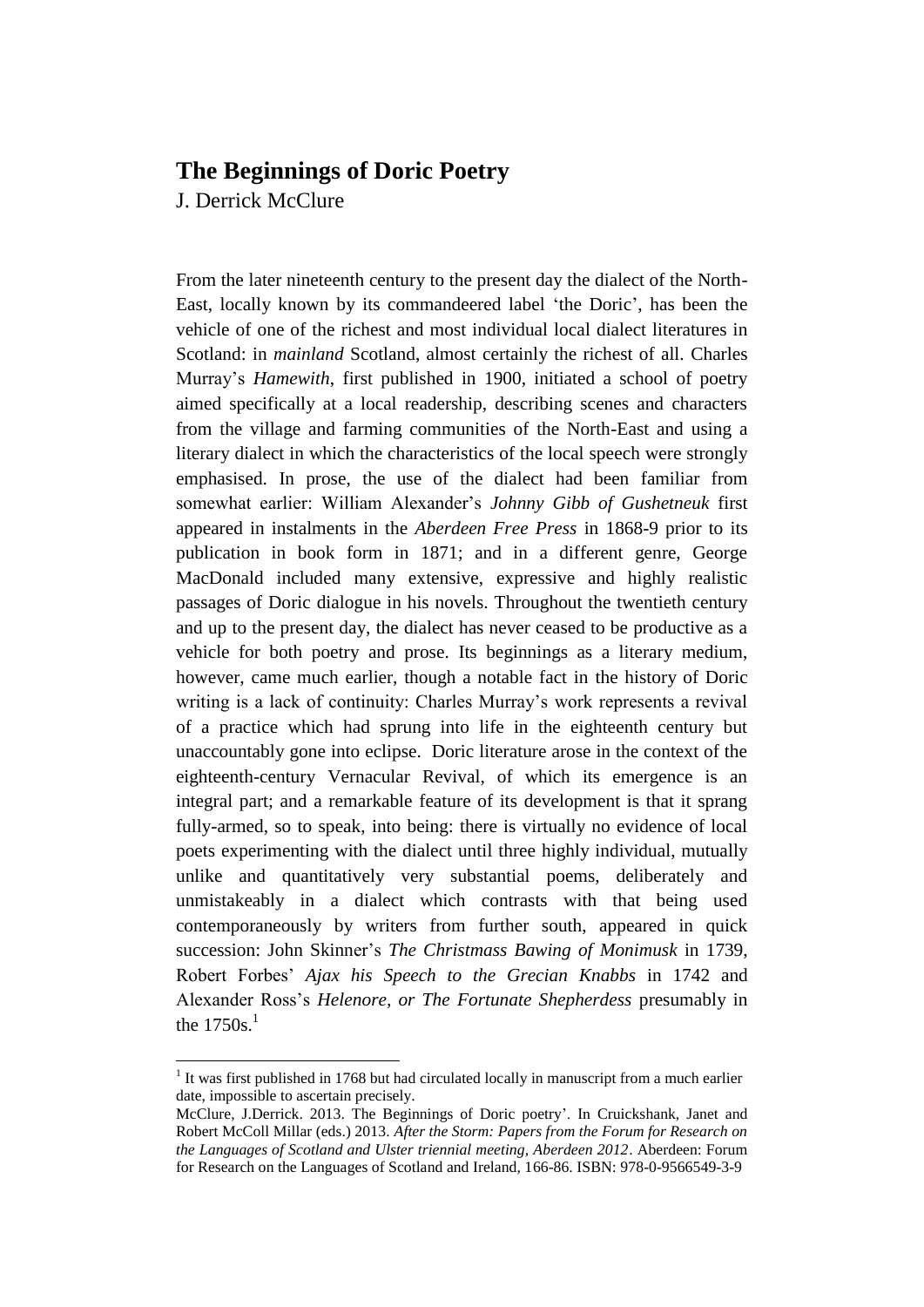Throughout the history of Scots literature, writers from the North-East have, as is to be expected, made their distinctive individual contributions: the fact that John Barbour, author of the *Brus*, was the Archdeacon of Aberdeen is a well-grounded source of local pride (though there is no evidence that he was an Aberdonian by birth, and some reason to assume the contrary).<sup>2</sup> However, literature of the mediaeval and Renaissance periods emanating from the North-East shows virtually no trace of distinctive dialect features, and certainly no evidence that they were emphasised in writing as markers of regional identity — which, considering how late in the day Scots itself came to be recognised as a possible mark of *national* identity, is hardly surprising. Between Barbour and the Vernacular Revival period some notable works of poetry can be certainly attributed to writers of North-Eastern origin, and of the abundant store of ballad texts which collectively form one of the glories of Scottish folk culture, a few at least exist in forms dating back to this period; but neither art poetry nor folk-poetry (simplistically distinguished) from the region, though much of it is certainly in Scots, shows distinctive local dialect features to any degree (see Walker 1887 for a convenient introduction). Philological examination of all available writings, including not only poetry but such non-literary texts as burgh records, shows clearly that the regional dialects had at least begun to diverge before the end of the MSc period: in the North-East, there is definite orthographic evidence of such well-known shibboleths of modern Doric as the replacement of [xw] by [f] (*fit, faar, fa* for Gen.Sc. *whit, whaur, wha*) and raising of [e:] from former [a:] to [i] before [n] (*steen*, *been*, *aleen* for Gen.Sc. *stane*, *bane*, *alane*); and less certain but still suggestive evidence for the change of [w] to fricative [v] in the initial cluster [wr] (*vrang*, *vricht* for Gen.Sc. *wrang*, *wricht*: the [w] has of course been lost entirely in most modern dialects) and following an [a] (*snyaave*, *byaave* for Gen.Sc. *snaw*, *blaw*) and the change of the sequence [xt] to [θ] (*mith*, *dother* for Gen.Sc. *micht*, *dochter*). (See Aitken 1971, Macafee 1989, LAOS 2008.) Nonetheless, it may be accepted as a generalisation that neither linguistically nor in any other respect was there any significant regional dimension to Scots literature in the Early or Middle Scots periods.

 $2$  The family name Barbour is much commoner in the South-West of Scotland than in the North-East; and the accounts of the topography of battle sites which abound in the poem are rather more detailed and precise for those located in southern parts than in the Highland and North-East areas. For discussion see for example the Introduction to McDiarmid and Stevenson (eds.) 1980-85.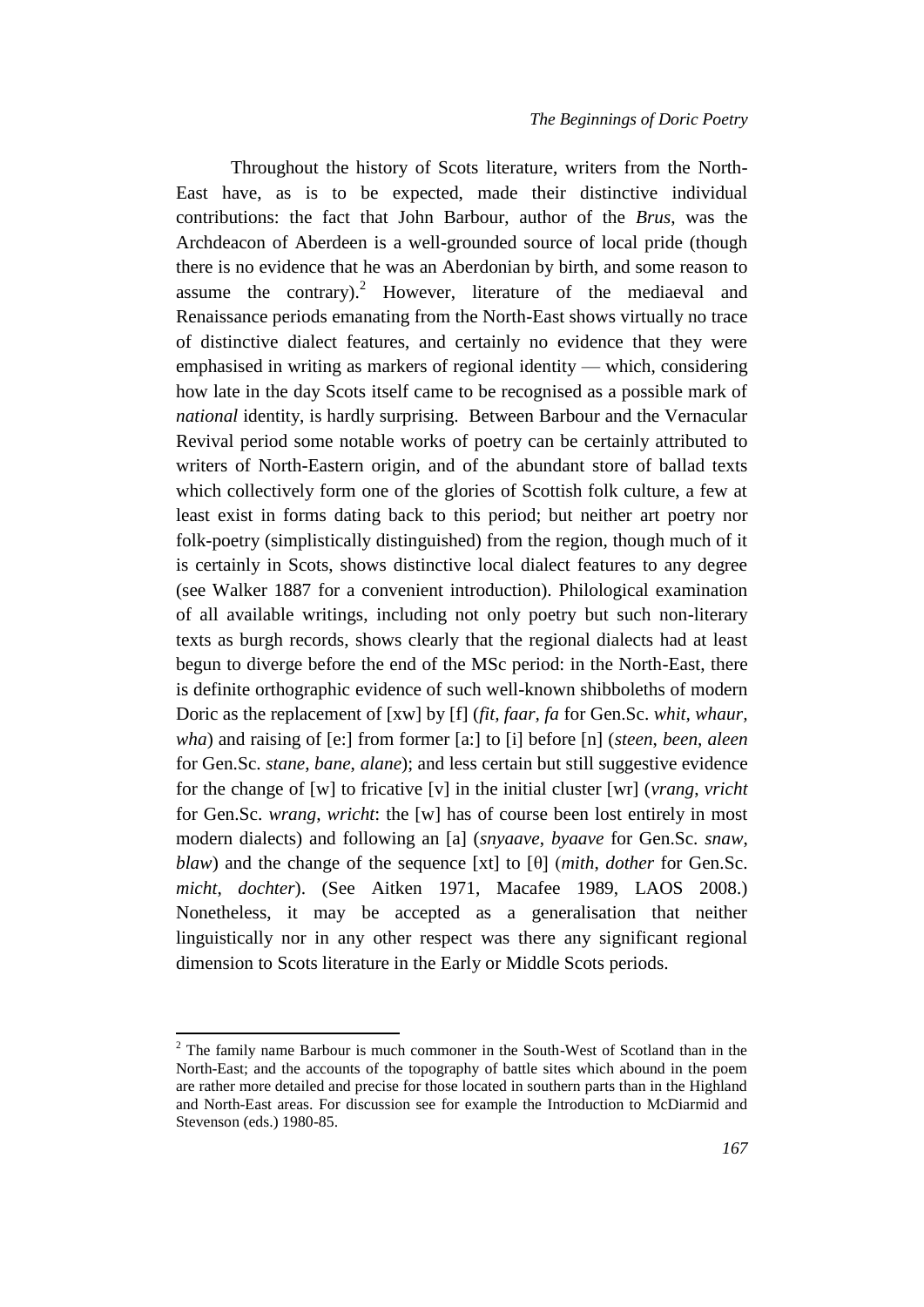Quite suddenly, however, in the second quarter of the eighteenth century, John Skinner, Robert Forbes and Alexander Ross — a minister, a hosier and a schoolmaster — launched what is now referred to as the Doric, and what the second-mentioned identified as 'Broad Buchans', into burgeoning life as a poetic medium. By 1739, the date of Skinner's *Christmass Bawing*, the Vernacular Revival was in full swing: what had begun as a quietly-rising tide of interest in Scots poetry of the past, and of efforts at restoring it in the writers' own times to a life worthy of its former status, had become a boisterous flood in and through the works of Allan Ramsay. The first volume of Ramsay's poems had appeared in 1721 and the second in 1727, and in between them, in 1724, his anthology *The Ever Green*, consisting mainly of selections from the Bannatyne Manuscript. A definite feature of his technique is a dynamic and deliberately-cultivated interaction between his contemporary language and earlier stages of the Scots tongue: he does not, however, show any sign of wishing to exploit the differences between regional forms of Scots. Fergusson in *Leith Races* was later to make a character called 'Sawny frae Aberdeen' speak some lines containing markedly North-Eastern features — Fergusson's parents, of course, were from Aberdeenshire; but there is nothing of this kind in Ramsay. Nor, in the word-lists by which he illustrates etymological correspondences between English and Scots, does he show any sign of recognising the existence of dialect differences within Scots. There is nothing surprising, much less reprehensible, in this: Ramsay was no scholar and approached his literary projects armed with native wit rather than academic learning; and his poetic language is essentially the mother tongue of a Lanarkshire man living an active social life in Edinburgh, enriched to some extent with words derived from his enthusiastic reading of earlier literature. $3$ 

Ramsay may well simply have equated what he called Scots with the Lothian dialect: Edinburgh, after all, was the capital, and the centre of the rapidly-flowering regeneration of Scotland's cultural and intellectual life. Yet the North-East, though geographically isolated, was fully capable of keeping pace with Edinburgh in this (see for example Carter and Pittock 1987); and the dialect which Skinner, Forbes and Ross heard around them

<sup>&</sup>lt;sup>3</sup> His un-scholarly approach was remarked on disapprovingly by later scholars, e.g. Lord Hailes (Dalrymple 1770): 'The editor of *the Evergreen* was a person of singular native genius. […] But while I make this just acknowledgement to his merit, I must be allowed to observe, that he was not skilled in the ancient Scottish dialect. His skill indeed scarcely extended beyond the vulgar language spoken in the Lothians at this day.' For discussion see McClure 2012.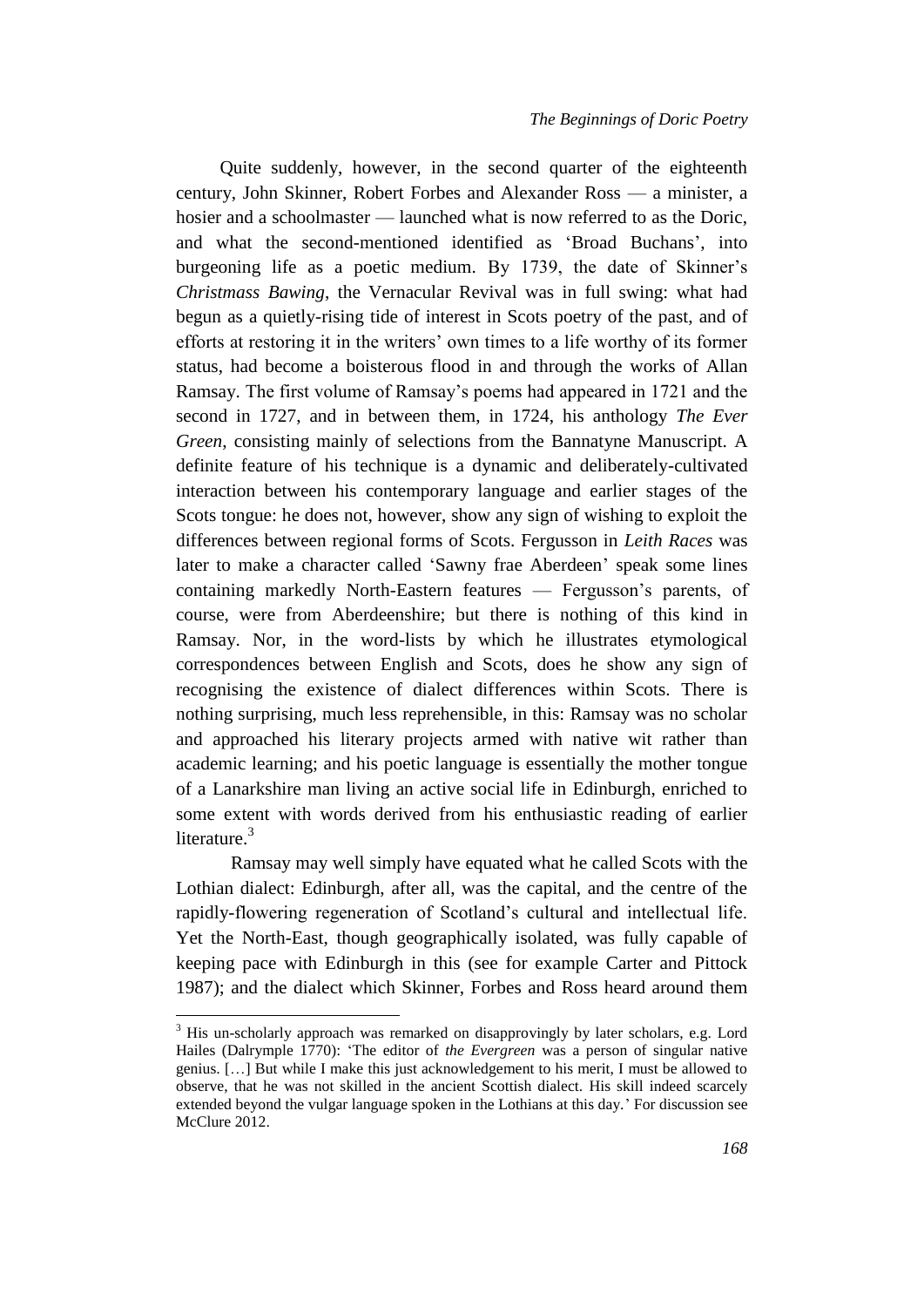was not only distinctive in itself but the mother-tongue of a region with a flourishing cultural life of its own, and a local capital which had been a university city for longer than Edinburgh and, for much of the Middle Ages and beyond, a more important centre for European trade.

That Skinner, Forbes and Ross should have regarded their native dialect as a fitting medium for their literary works is then, in principle, entirely natural; though it is also predictable that the practice largely established by Ramsay of associating Scots predominantly with humorous poetry would have an effect on their poetic practices. Two of the three poems on which this paper will focus, Skinner's *Christmass Bawing* and Ross's *Helenore*, are specifically modelled on existing works, respectively the mediaeval but uninterruptedly popular and influential *Christis Kirk on the Greene* and Ramsay's *The Gentle Shepherd*; and in both cases the conspicuous use of the local dialect is part of the individual approach to their models which the poets take. Forbes' *Ajax his Speech* is in some respects the most remarkable of the three, since it has no obvious precedents at all. It is a translation — using the word with some degree of freedom from Book XIII of Ovid's *Metamorphoses*; but in complete antithesis to the greatest of Scots translations from classical Latin, Gavin Douglas's *Eneados* (which Forbes probably knew from Ruddiman's landmark edition of 1710), treats its original with a marked lack of reverence, choosing not the dignified pentameter couplets which an eighteenth-century poetic translation from Ovid might be expected to employ but a racy ballad metre, and a vocabulary abounding in homely and even vulgar expressions. What all three writers have in common, however, is a clear determination to bring their native dialect into literary prominence by strongly emphasising its distinctive phonology and vocabulary in their works.

The distinction of producing the first poetic work in a conspicuously North-Eastern dialect belongs to the Reverend John Skinner; and though a *juvenilium* written at the age of seventeen, *The Christmass Bawing of Monimusk* is not only a landmark in the history of Doric literature but a comic poem fit to stand among the finest things of its kind in the eighteenth century. The half-century gap between the writing and the publication of *The Christmass Bawing* casts an interesting light on the poetic scene in eighteenth-century Scotland. The poem had become well-known throughout the country by circulating in manuscript and (no doubt) frequently being recited at convivial gatherings, and Skinner had gone on to produce a substantial corpus of verse in Scots, English and Latin; yet, apparently regarding his poetry as a mere hobby incidental to his vocation as a minister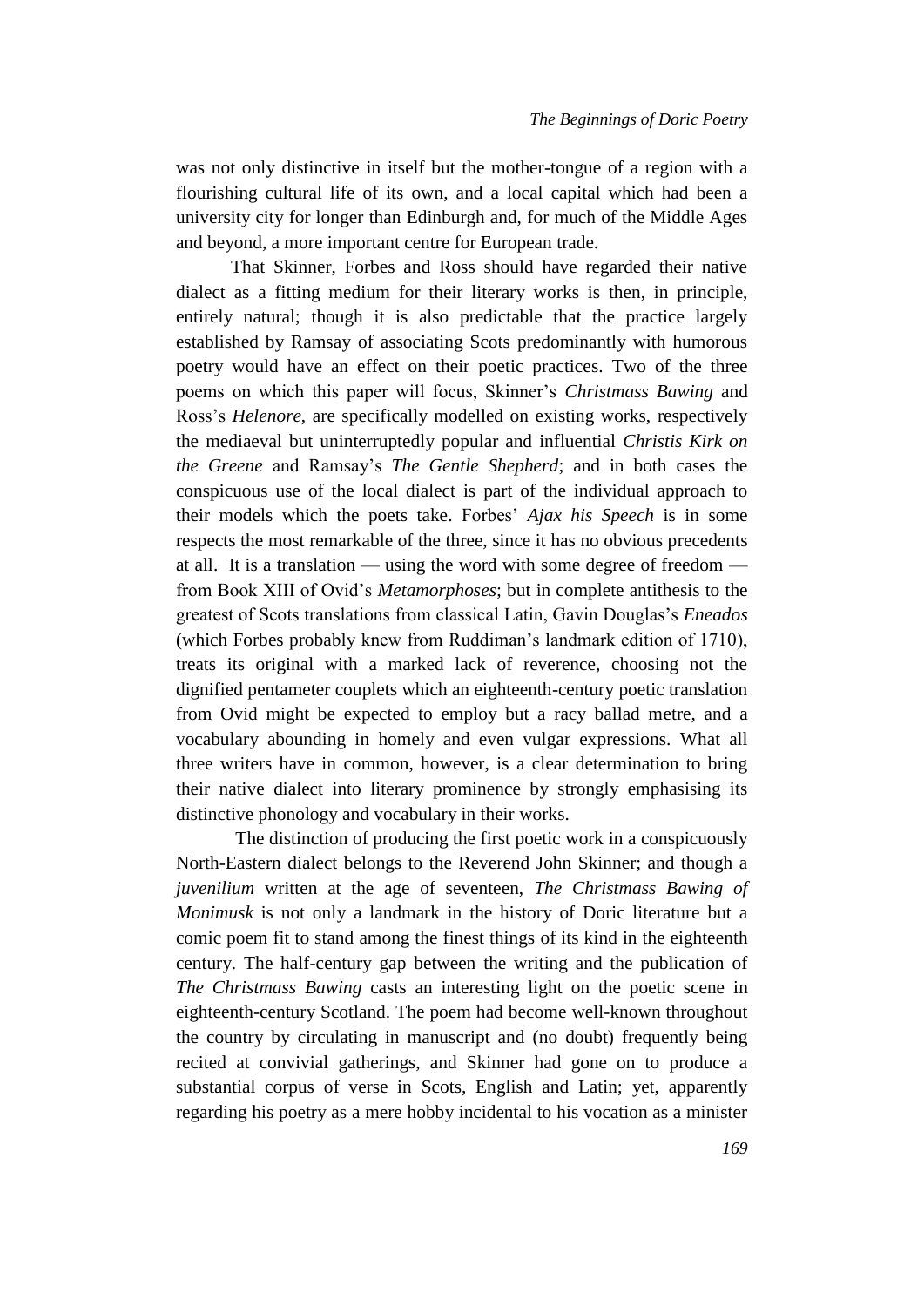and his scholarly writings on historical and philosophical topics, he made no attempt to publish a collected edition and indeed actively rejected suggestions that he should do so,<sup>4</sup> though the fact that such suggestions were made is evidence that the manuscript circulation of his poems, and publication (with or without his authority) of a few individual ones, had earned him a substantial degree of renown. In poems written as responses to expressions of praise for his work, or invitations to publish it, he argues that his verse is of little worth, though it may provide amusement; and that though he scorns any suggestion that the writing of humorous poetry is a ploy unbecoming a minister, he is nonetheless unwilling to bestow on it the dignity of print. It was an approach by Andrew Shirrefs that proved the catalyst in changing his mind. Shirrefs, bookseller, publisher and a poet with a gift for vituperative satire and an enthusiasm for the Aberdeenshire dialect, had sent Skinner a copy of his pastoral drama *Jamie and Bess*  (modelled directly on Ramsay's *The Gentle Shepherd*) with a verse epistle in which the conventional expressions of admiration for Skinner's work and deprecation of his own are presented with an attractive degree of vigour and dexterity, and requests Skinner to read over his drama and give him his thoughts on it:

Sae, gin nae sin tae drap the creed, And spare me ae short hour to read, For mair I think it winna need Frae your devotion; I sall be blyth, be't ill or guid,

Tae hear your notion.

*To the Reverend the AUTHOR of TULLOCHGORUM, with a Copy of JAMIE and BESS* (Shirrefs 1790, pp.338-9)

On September  $15<sup>th</sup> 1788$ , some weeks after receiving Shirrefs' drama and letter, Skinner responded with an Epistle (surprisingly enough, in English and in octosyllabic couplets, a form which he rarely used), giving qualified praise to *Jamie and Bess* and using the fact that it is an 'imitation' to lead on to a reference to his own poem, which is an imitation (as already noted) of *Christis Kirk on the Green*:

Near fifty years ago I wrote it, And to this day have not forgot it.

<sup>&</sup>lt;sup>4</sup> See Bertie (ed.) 2005, from which all quotations are taken. This excellent edition, containing many hitherto unpublished poems, fills a major gap in the field of eighteenth century literary history.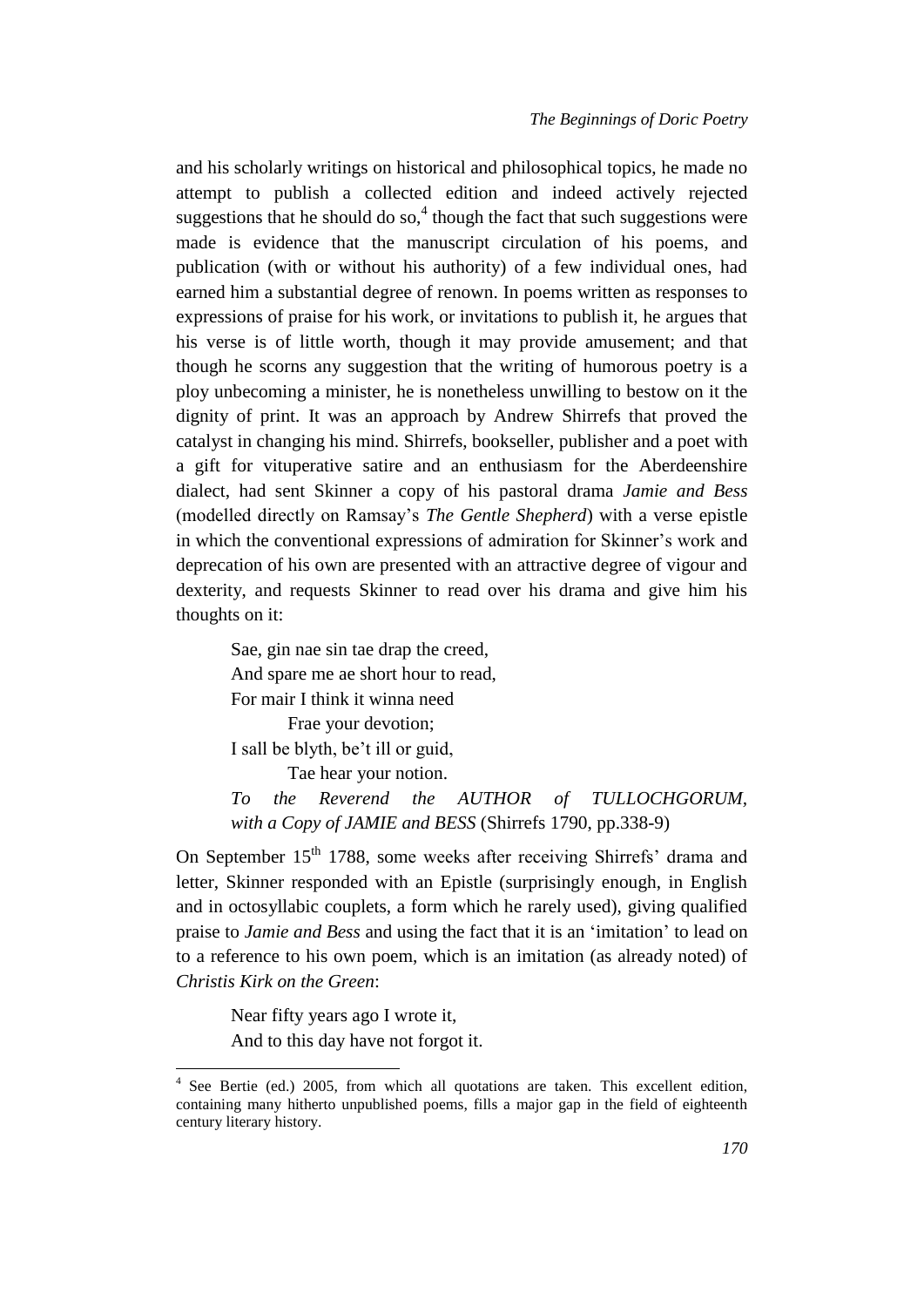So now I send it, and you may Dispose of it in any way, Either to throw it on the fire, If its deservings so require, Or, if ye think it worth inspection, To place it in your month's Collection. *Epistle to Andrew Shirrefs*, ll.83-90.

that is, the *Caledonian Magazine* which Shirrefs edited and published. Shirrefs responded at once with another epistle, characteristically vigorous in tone, in which he expressed enthusiastic appreciation of Skinner's poem:

Your *Christmas Ba'* has fill'd a place Whare mony a bonny turn I trace, And a' gaes aff wi' sic a grace, Throughout the sang, I wad be baul' to brak' his face, Wha thought it lang. *Answer to the Former* [i.e. Skinner's Epistle]. (Shirrefs 1790, p 349.)

and proceeded to publish it in the next issue of the *Caledonian Magazine.*

Skinner's model for his poem of course ranks with Robert Sempill's *Epitaph on Habbie Simpson* as one of the seminal forces in the history of Scottish literature. First appearing in the Bannatyne Manuscript of 1568, where it is attributed to James  $I_1^5$  it was printed many times in the seventeenth century, and selected by James Watson for the first poem in his *Choice Collection*, a foundation work of the Vernacular Revival. Ramsay printed it in 1718 and 1720 with his own additions ('Cantos II and III', thus making the original poem Canto I: each of Ramsay's new Cantos is a poem of roughly the same size as the original), and in 1721 included it in his first volume of poems: he also printed it, this time using the original Bannatyne Manuscript text as his exemplum instead of any of the later reprints, in *The Ever Green*. 6

Skinner's poem is a worthy sequel to Ramsay's in its rambunctious physical comedy: a hallmark of the poem is an abundance of words suggesting noise, rapid action and injuries (*bensil* – sudden violent

 $5$  Later editors assigned it to James V: there is no independent evidence for either attribution. Ramsay accepted James V's claim, at least for poetic purposes: his lines 'Our Kings were poets too themsel, / Bauld and jocose' (*Answer to William Hamilton of Gilbertfield*) refers to James I (for *The Kingis Quair*) and James V (for *Christis Kirk*).

<sup>&</sup>lt;sup>6</sup> See MacLaine (ed.) 1996 for the most recent annotated text of the poem and detailed discussion of it and its influence, including reference to Skinner's poem.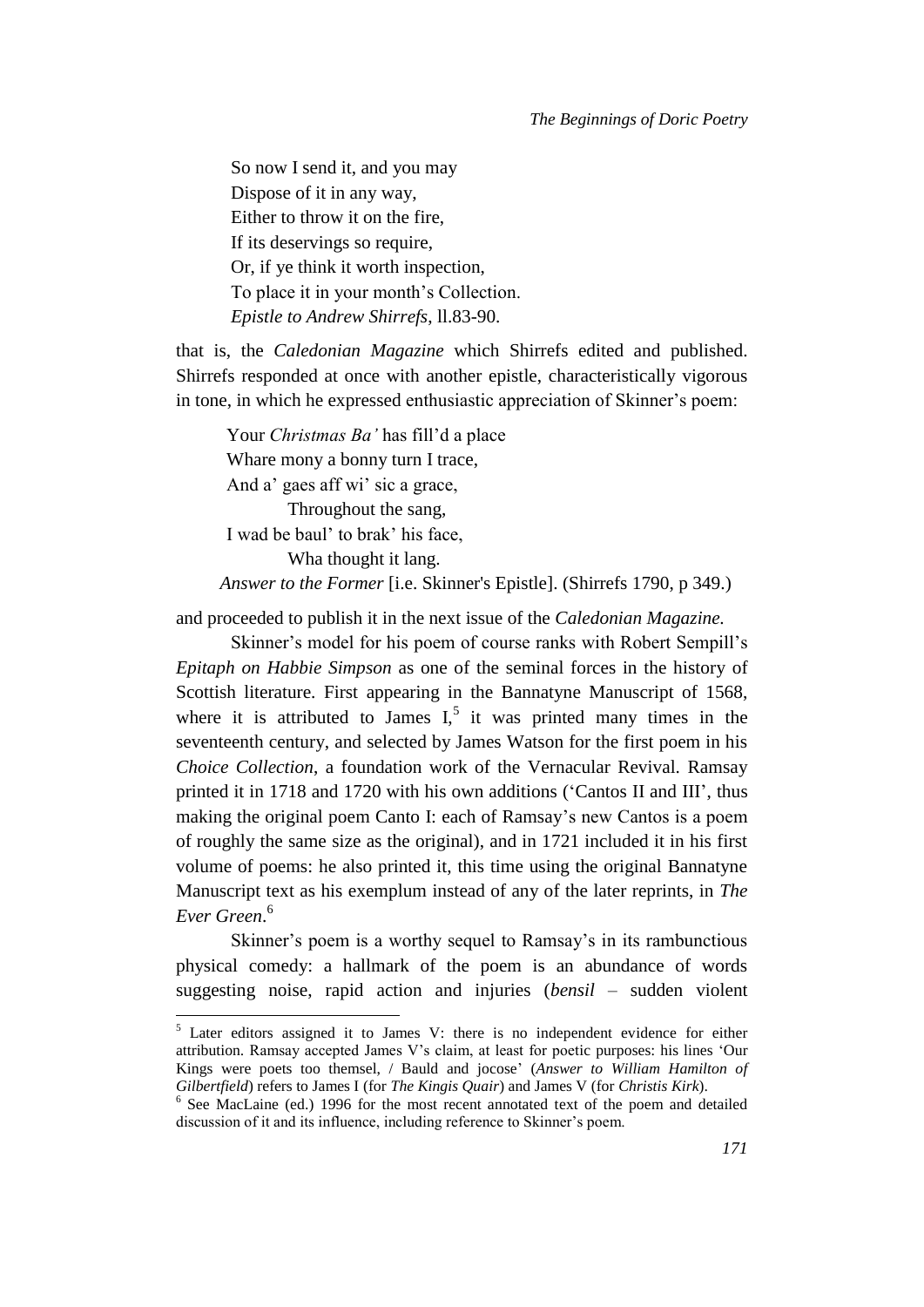movement; *binner* – a noisy rush or rumble; *blaise* – a bang, thump (seemingly an idiosyncratic usage); *brattle* – clatter, rush noisily; *brein* – roar; *broolzie* – fight, brawl; *clammyhowat* – a heavy blow;<sup>7</sup> *clash* – strike; *dawrd* – violent rush; *ding* – knock; *feugh* – resounding blow; *flirr* – gnash (teeth); *foolzie* – trample underfoot; *fudder* (Doric form of *whidder*) – rush; *gowph*, *youph* and *sowph*, all evidently meaning to bang or thump: the last, though a common word in other senses, has only this unique attestation in the SND with *this* meaning; *heels-o'er-gowdie* – head over heels; *hurryburry* – tumult, confusion; *lounderin* – thrashing (Skinner's *Leitch lent the ba' a lounrin lick* recalls Ramsay's *To lend his loving wife a loundering lick* from *The Gentle Shepherd*); *pran* – bruise; *rap* ('wi'a rap') – instantly; *skib* – smack (also idiosyncratic); *snib* – swift stroke; *snype* – smart blow; *staffynevel* – fight with staves and fists; *stoyt* – stagger; *swinge* – a violent swiping motion; *thud* – bump, rumbling noise (an authentic OSc word, though recently adopted into English); *toolzie* – fight; *yark* – hard knock); and another is an almost equal abundance of derogatory nouns and adjectives applied to human beings (*ablach* – an insignificant or contemptible person; *camshuch* – surly, ill-tempered; *drochlin* – puny, feeble; *fleip* – 'a lazy stupid fellow, an oaf, a lout'; *gilpy* – callow youth; *grunshy* – stout person; *gurk* – stout heavily-built person; *hempy* – rascal (deserving of the *hemp*); *huddrin* – slovenly; *ill-trickit* – mischievous; *mawtent* – lazy, sluggish: this is the first of only two instances attested in the SND of this figurative use of an adjective literally applied to tough, heavy inadequately-baked bread; and *loll* – a pampered lazy person: these two occur together in the lines *There tumbled a mischievous pair O' mawtent lolls aboon him,* and in the only other instance of *loll* recorded in the SND, from Banff, it is qualified by the same adjective; *primpit* – affected; *sauchin* – flabby, lacking in energy; *skate* – 'term of contempt for a stupid or objectionable person'; *skypel* – ragged, tattered; *stiblart* – hobbledehoy, adolescent; *trypal* – long thin person; and *slype*, a predominantly local word for which the SND definition is worth quoting in full: 'a term of great contempt for a lazy, coarse, dissolute, worthless, uncouth kind of person, a lout, a sloven, slut, a dirty, sneaking man, or occas. woman'). Many of these words are unique, or almost so, to the North-east; some are attested for the first time in this poem (*clammyhowat* is one such). The same is true of some

l

 $<sup>7</sup>$  All later attestations of this word, including one by Forbes, have spellings that suggest [ju]</sup> or [u] in the third syllable: Skinner's spelling suggests the North-Eastern [jΛu] for [ju].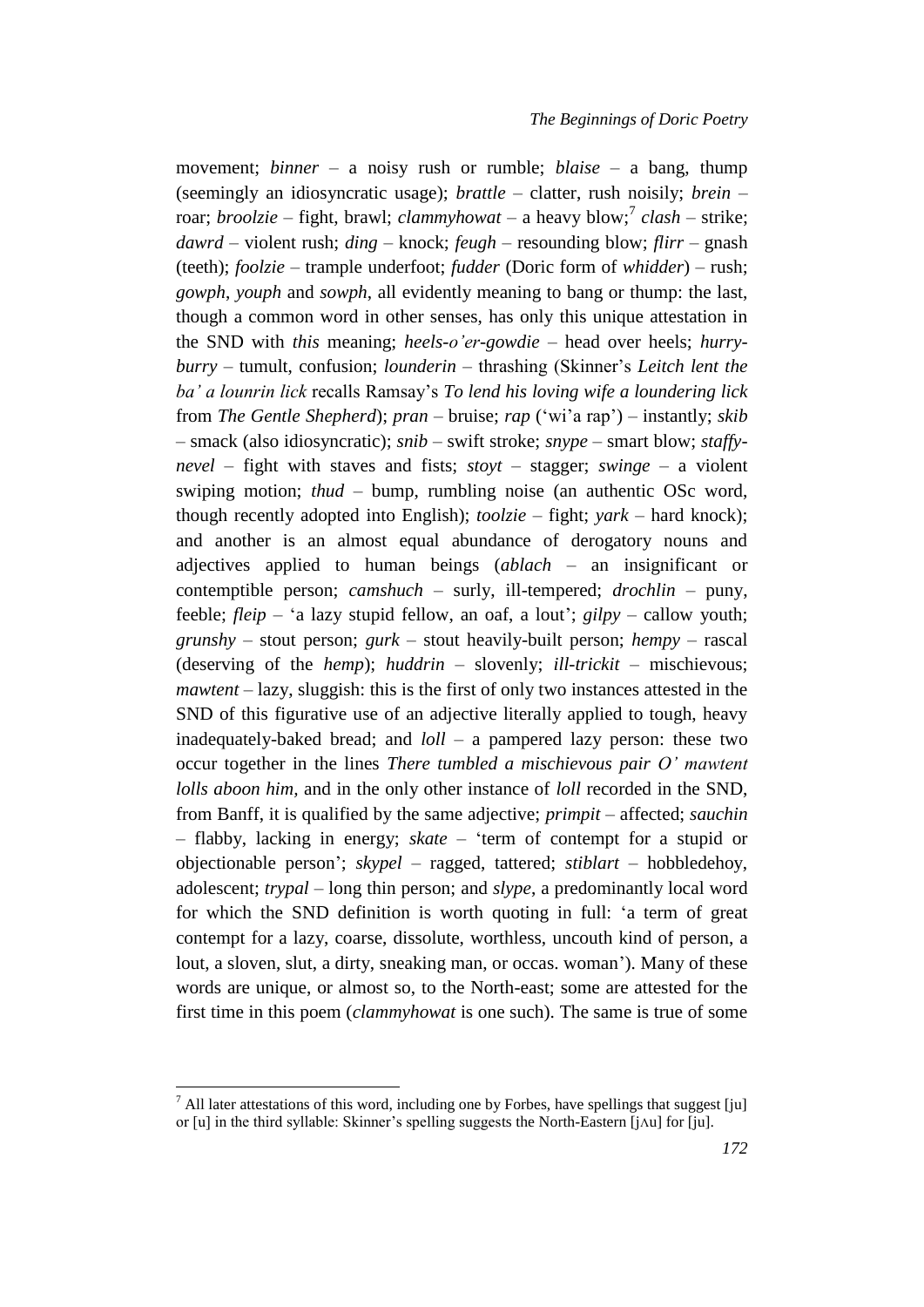other words from different semantic fields: *fob* $– to pant or gasp;<sup>8</sup>$ *inset* $–$ acting, temporary (in the phrase *the inset dominie*); *knableich –* a large stone; *mird* – venture, dare; *rammage –* rough, uneven (of ground), in the phrase *a rammage glyde*, apparently meaning a downward sloping path, in which the second word is also rare and local. A trick of style to which the Scots tongue lends itself with exceptional readiness is that of placing semantically forceful and phonologically memorable words in rhyming position; and Skinner often takes advantage of the tricky quadruple rhyme scheme of the stanza to do this with a panache worthy of Ramsay.

Pronunciations characteristic of the dialect are sometimes indicated by the spelling. *Bleed* (blood), *bierly* (for the Gen.Sc. *buirdly*, stalwart) and *steir* (Gen.Sc. *sture*, stout, burly) show the raising to [i] of MSc [ø:]. *Senseen* indicates a local pronunciation of *syne* with [i] instead of [Λi]. *Neipor* and *mullart* show lexeme-specific local variants. Often a rhymesequence reveals a pronunciation other than that suggested by the spelling. This is a familiar situation in eighteenth-century Scots poetry, but normally an English spelling is used though a Scots pronunciation is required: in Skinner's poem it is sometimes a general Scots spelling that masks a North-East pronunciation. The loss of final [d] in *hand* as shown by the sequence *began – man – hand – ran* is unsurprising; but the vowel must be [a] rather than the [ɔ ] of dialects from further south: the same shibboleth is indicated by the last rhyme in the sequence *Mammie – lammie – Tammie – saw me*. In *nane – green – stane – lane*, what appears to be the maverick word is in fact the one which indicates the pronunciation required: the other three have [i] through the raising of former [a:] before [n], which in other dialects has stopped at [e]. In *gi'en him – aboon him – seen him – ondane him* the vowel throughout is [i]; the last-mentioned change and the full raising, with unrounding, of MSc [ø:] collaborating to give a perfectly correct rhyme sequence in Doric which would not work in other Scots dialects. In *feather – gather – bladder – leather* the vowels rhyme in all dialects of Scots, the raising of short [a] to [ε] being characteristic; but the replacement of medial [ð] by [d] is another North-East feature. Occasionally Skinner is guilty of using rhymes which are simply incorrect: in *Kate – skate – blate – gyte*, the last is an attested local pronunciation of *gait* (goat), but there is no

<sup>8</sup> In the line *Gart ane anither fob / And gasp that day*: the version printed in 1809 in *A Miscellaneous Collection of Fugitive Pieces of Poetry* has *sob*, but the word in the earlier version fits the context better. The differences between the two versions are generally slight, except for substantial variations in the order of the stanzas, but occasionally intriguing: only the few relevant to this examination of the local dialect will be mentioned in the paper.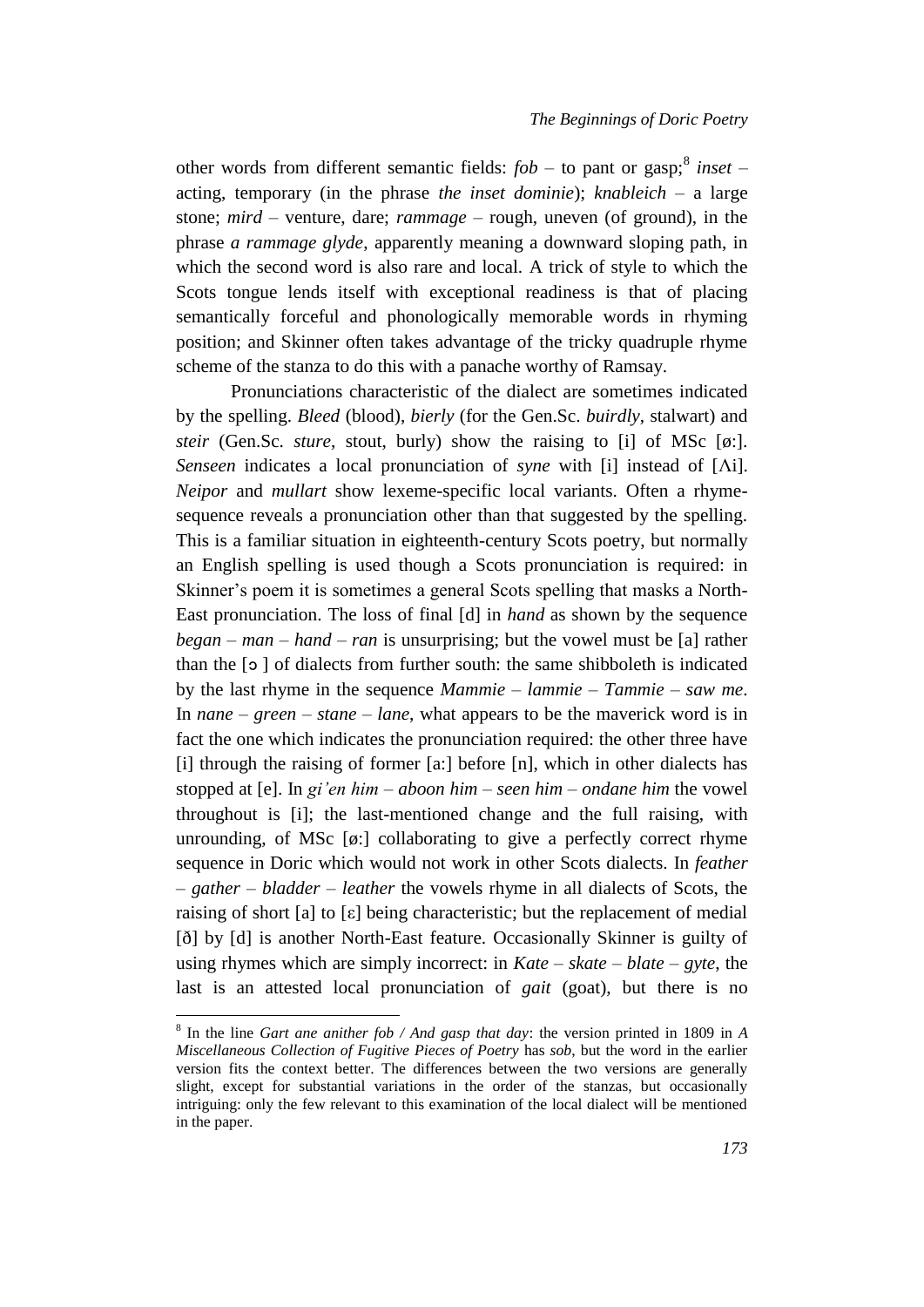possibility of assuming that he intended the same diphthong in the other three words; in *stane – grane – fain – slain* the last two words have [e] and not [i], since the source of the vowel is different. (It is observable that in the later version of the poem, in the line *She* [the ball] *flew fast like a stane* the last word is replaced by *flain* (arrow): since this is a much less common word than *stane*, could the change have been made to save the rhyme by relying on a spelling-based pronunciation?)

Surprisingly enough after such an auspicious opening to his poetic career, it was many years before Skinner wrote anything else in Scots; and he never again wrote a poem in which the North-Eastern dialect is emphasised to anything like the degree it is in *The Christmass Bawing.* His poems written over the next twenty years (according to the chronological ordering in Bertie (ed.) 2005) are in English, often in Augustan heroic couplets, or Latin (his skill in the latter extending to a translation of *Christis Kirk* and an *Ode Horatiana Metro Tullochgormiano*): very occasionally a rhyme like *east – breast*, *south – truth* or *zeal – De'il* calls for a Scots pronunciation, but the vocabulary, grammar and style are the standard literary English of the period. His resumption of the mither tongue was marked by the publication of *Tullochgorum,* enthusiastically praised by Burns, which first appeared in print in 1776 but was probably written around 1760; but though it and *The Ewie wi' the Crooked Horn,* another popular song of the same period, are in fine Scots, their language, on the printed page at least, could have emanated from any part of non-Gaelic Scotland. The poem *The Old Man's Song* has the rhyme *guineas – Jeanies – steinies* (i.e. diminutive of *stane*: in the context referring to gold coins); *Widow Greylocks* has a few Doric features: *fin, fat* (but also *what*), *neen, feel* and *gweed*; but scarcely enough to qualify the language as anything more specific than Scots with a slight Doric flavour.

The factor which prompted Skinner's resumption of a more markedly local form of Scots was, apparently, the widespread popular interest which his poetry had attracted. A short poem entitled *To the Revd. the Author of Tullochgorum, &c. &c.*, the author identified only by the initials C. W., was published in the *Aberdeen Journal* of January  $11<sup>th</sup> 1779$ ; and drew in response from Skinner a poem beginning:

Fat can ye be that cud employ Your pen in sic a tirly-toy, Frae hyne awa' s far's Portsoy Aside the sea,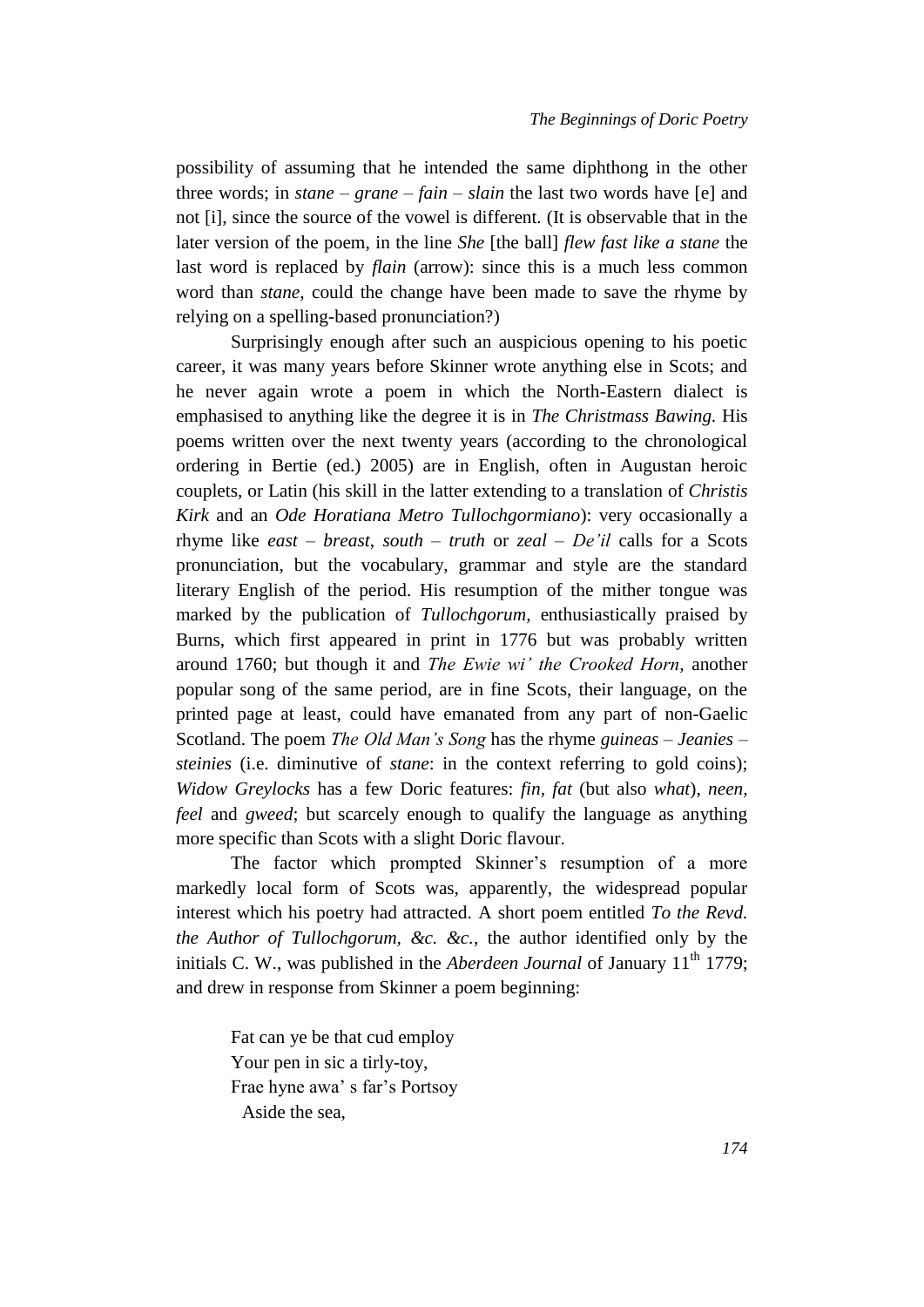Whare I ken neither Man nor Boy, Nor ane kens me. *An Answer in Kind to a Letter from Portsoy*, ll.1-6.

This has not only a few Doric shibboleths of phonology (*fat*, the rhyme sequence *well – Chiel – Skuil – Tweel*, in which the third word requires the pronunciation [skwil]) but, more interestingly, some markedly North-Eastern lexical usages: *frush* in the unusual sense of 'bold, forward' — *… ye're unco frush / In praising what's nae worth a rush*; *bin* 'mood, humour' — *When fowks are in a laughin bin / For sang or fable*; *smeerless* 'vapid, insipid' — *It's bat about sic smeerless Things / That my auld doyted maiden sings*; and the expression *I'll never steer my Sturdy for him* 'bother my head': the last may be an idiosyncracy of Skinner's own, as may the expression *tirly-toy* in the first verse, apparently meaning something graceful but trivial like C.W.'s poem.

This was the first of a number of verse epistles which Skinner wrote to various recipients, one being Burns: a common and highly productive practice in eighteenth-century Scotland. And notably, the language he used for these is a Scots with a markedly local ring. *To a Young Bookseller*, declining his suggestion that he should publish his poems, demonstrates local pronunciations on the rhyme sequences *fiel* (=fool) – *skuil* – *reel* – *chiel* and *friens – lanes – Jeans – stanes*, though he also uses an English form in *that winna do* for the rhyme *Whan I was young and daft like you*; and the local words *saughin* (spiritless) and *chang* (reiteration — though this may simply be an invention for the rhyme and alliteration of the phrase *the chirmin chang*). Other epistles in the group show such rhymes as *wi' you – see you – do you – gie you*; *Skene – tune – clean – ane*; *well – cheil – ragmariel – fool* ( the third word being apparently a nonce invention); *tauld – auld – saul – fauld*, illustrating the characteristic loss of the [d] in the final cluster *–ld*, and in the epistle to Burns *exqueez'd – refeer'd – reez'd – pleas'd*; one poem also has the spellings *wardl* and *dother,* suggesting the local dialect pronunciations.

The biographical fact appears to be that Skinner, in his sixties and after a long and prolific career as a scholar and occasional poet, was drawn in to the lively world of poetic exchanges and correspondence, with Scots as the medium and the Habbie stanza the favoured form; and as by now (that is, by the *floruit* of Burns) Scots poetry was an integral part of the national cultural scene, his native skill and fondness for his own dialect led him to indulge in an active participation in the social side of poetry — to the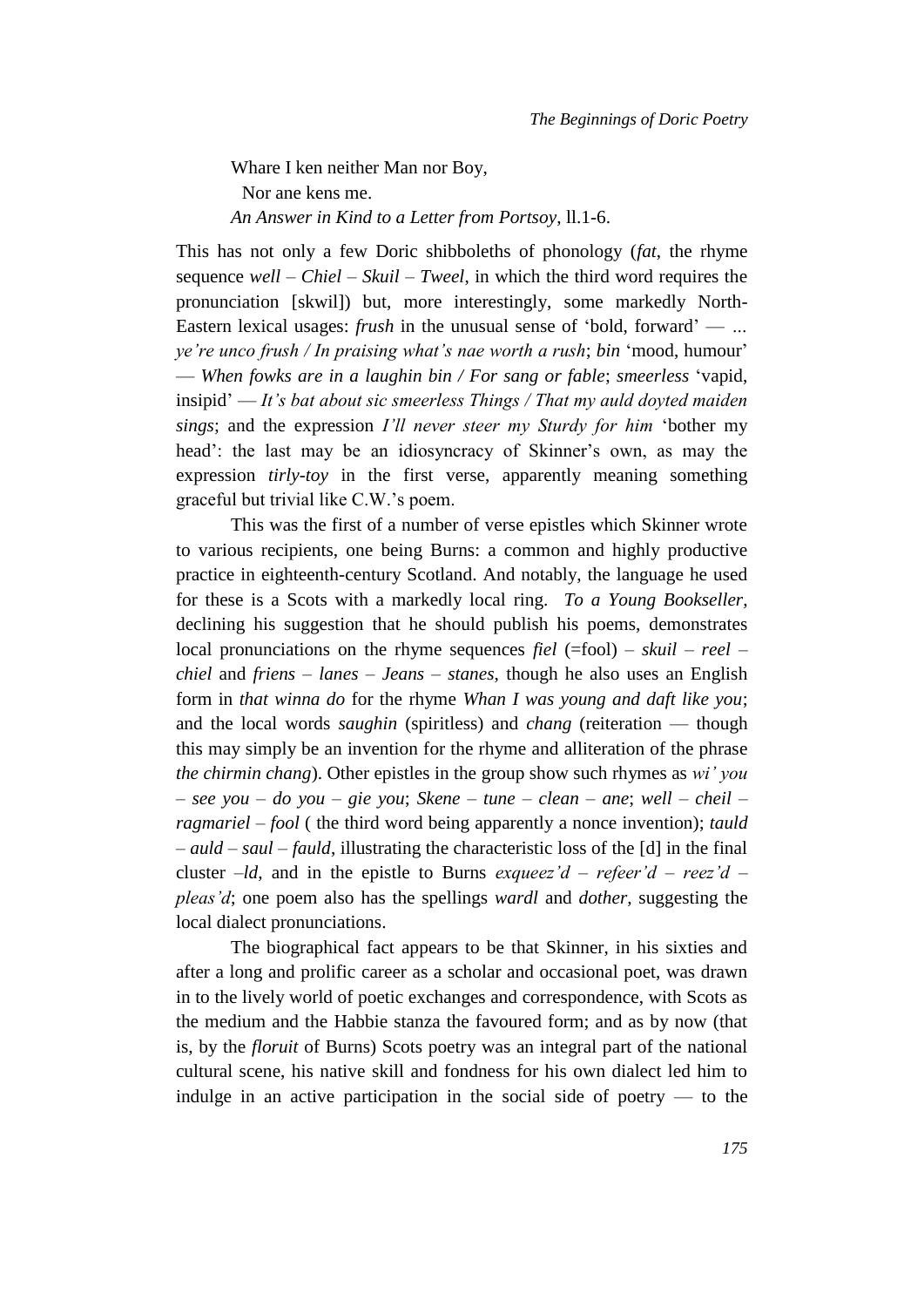enrichment of Scots poetry in general and Doric in particular; though it is tempting to wish that he had given as free reign to the resources of the local dialect as he did in his first poetic venture.

Biographical information is almost wholly lacking in the case of Robert Forbes, making it impossible to guess whether his Doric translation from Ovid was prompted by Skinner's poem or any other specific influence. According to the preface to the second edition (Forbes 1742: copy in the Special Collections of Aberdeen University Library), he composed it as one of several poems written 'purely for his own amusement' while 'confined with the jaundice', which he was persuaded to offer for publication by 'a gentleman of this place, who naturally loves the BROAD BUCHANS'. This section of the Preface is in English; but he then refers to a letter which he (allegedly) wrote to this gentleman, in a passage which deserves to be quoted in full:

## *Honest HARRY:*

Confeiring to my word, I hae sent you a Translation of *Ajax*'s Speech to the *Grecian Knabbs* in our nain Quintry Leid. It's nae literal, as we ca't, or *de verbo in verbum*: Fow an a' be, I hae ettled at the Author's Meaning as near as my sma' Rumgumption cou'd guess. But lat nae body see it, for it's unco' ill harrow'd yet; for I hae na had sae muckle time sin ye left our town as outrade it rightly. Nae doubt bat your gleg-sighted biuk-lear's fouk will be spying fauts in't, bat guid fegs they manna be our ill-natur'd to me, because fan I did the maist o't, I was dwinin awa' i' the Gulsach; and to be sier I was unco' douf at sic an uncanny time: and mairattoiur, being sae lang out o' the quintry, it's nae great fairlie alpuist I hae forgotten some canty wordies o't, But to proceed;

The translation begins on the verso of the same page. His dialect is marked literally from the first word, *Confeiring to...* (in accordance with...), an expression with a strongly local ring; and even in this short paragraph several other Doric shibboleths appear: the negative *it's nae*, the initial [f] in *fow* and *fan*, the vowel in *sier* [si:r], the initial cluster in *quintry* and the word *rumgumption*, for which all the earliest attestations are North-Eastern; besides the somewhat archaic *gulsach* and the idiosyncratic *alpuist*.

This is all the introduction we have to a most remarkable poem; and it is indeed to be regretted that so little is known of the author: for not even the birth or death of Robert Forbes can be determined with certainty, and all that can be ascertained of his life is that he worked as a hosier in London.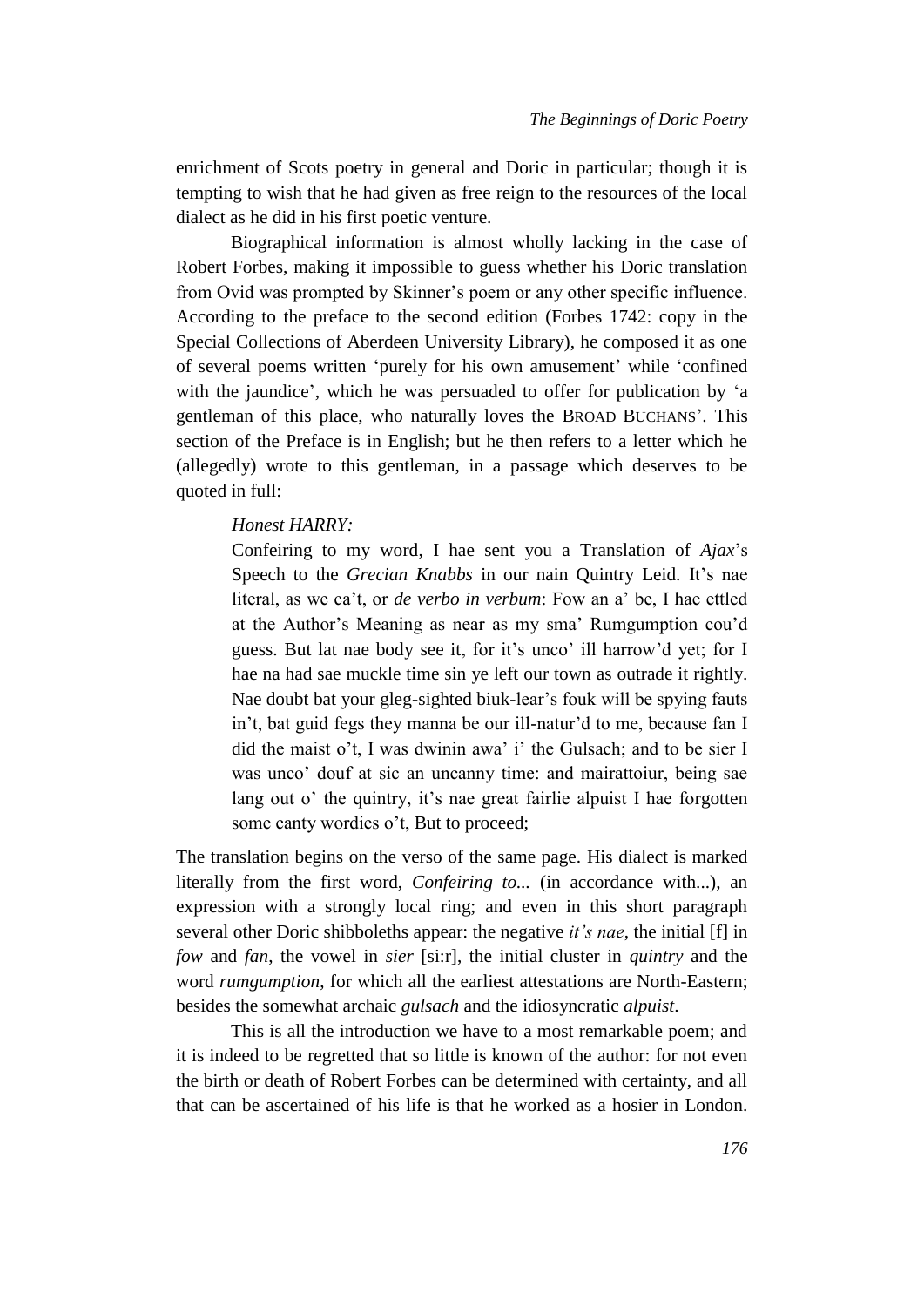Even this is known only from the survival of his 'Shop-bill', a poem in Habbie stanzas advertising his wares, which ends:

*Sed denique* it is uncommon, To send a bill that mentions no man, *Ut finem huicce* story *ponam, Sit notum vobis*, Simmer an' winter, *hoc est nomen*, I mean *ROB FORBES.* (Forbes 1765, p.19)

He is also the author of a linguistically exuberant *Journal from London to Portsmouth*, in which the lexical richness of the Buchan dialect is even more brilliantly paraded than in his poems;<sup>9</sup> and probably of a translation of the next section of the Ovid passage which furnished the source material for *Ajax his speech*: *Ulysses' Answer to Ajax' Speech* was included in a 1784 printing; and though it is not overtly attributed to Forbes, its tone, style and language are so much of a piece with those of *Ajax* as to suggest very strongly a common authorship.

Poetic translation is, of course, an integral part of Scottish literary history. Gavin Douglas's *Eneados* is a landmark in the entire genre, the reign of James VI saw full and sometimes brilliant participation by Scottish poets in the *Übersetzungskultur* of the age, nearly every poet in the great company of the Scottish Renaissance has a substantial number of translations to his credit, and contemporary poets are ably maintaining the tradition. The eighteenth century, however, is not a period in which the practice of translation is notably important. Allan Ramsay's translations and imitations of Horace form only a small part of his oeuvre, and are indicative of the general popularity of that classical poet in the Augustan age rather than any particular interest in or aptitude for translation as such on Ramsay's part; and none of the other poets of the Vernacular Revival engaged in translation to any important extent: Burns made no translations at all. (For discussion see Corbett 1999: 100-112.) This being so, the individuality of Forbes' achievement stands out all the more clearly. Ovid was much less favoured by literary fashion in the early eighteenth century

 $\overline{a}$ 

<sup>9</sup> Since the present paper is concerned only with *poetry* this document will not be discussed: the detailed examination which it deserves, and the issue of its possible influence on later writers (including Burns, whose only letter in Scots shows what appear to be reminiscences of Forbes' *Journal*), must be left for another day.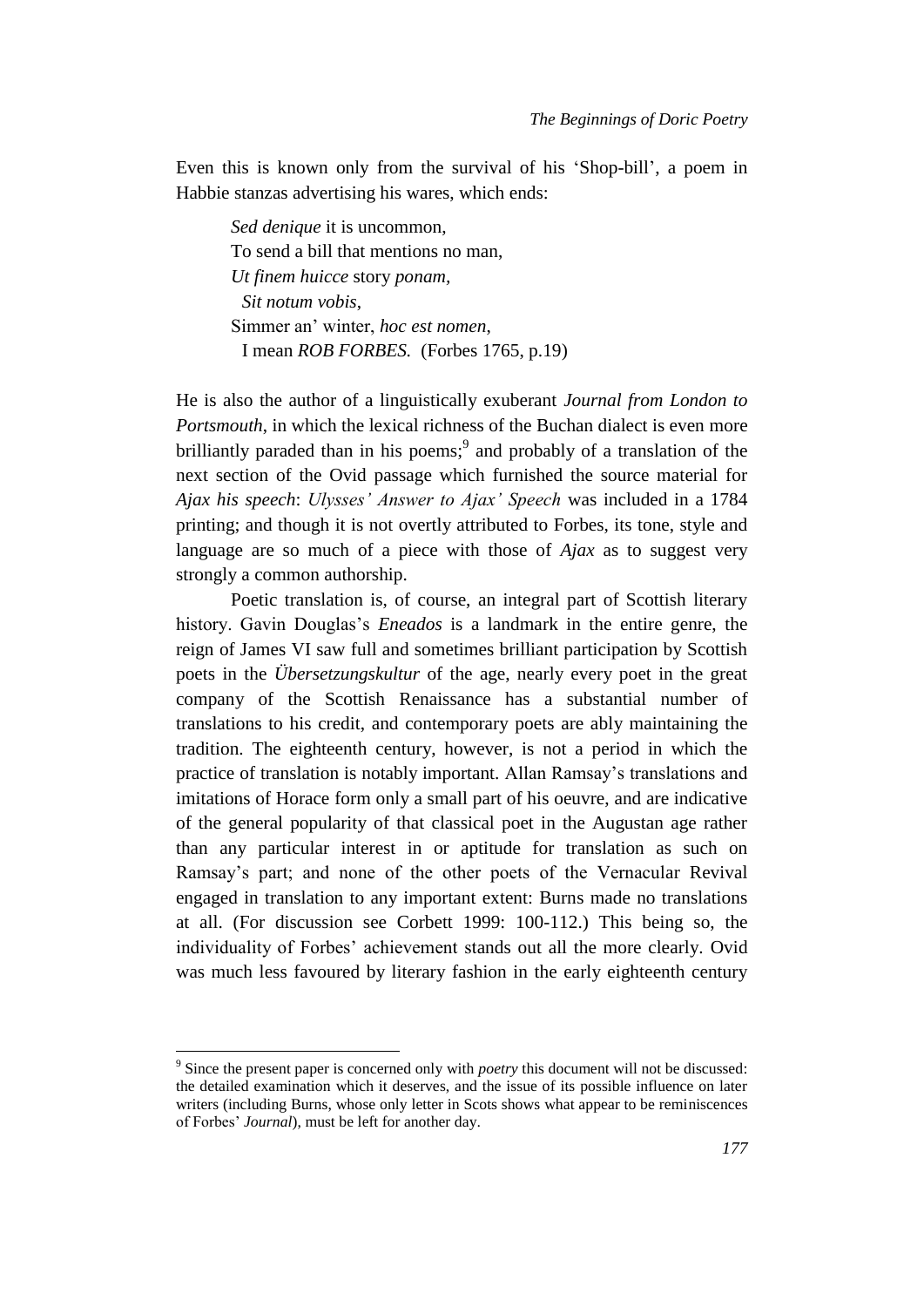than Horace was (or than he himself had been in earlier periods<sup>10</sup>), the art of poetic translation had been in eclipse in Scotland for the best part of a century, and the dialect which he chose to use had as yet no established tradition of literary development. Despite all this, Forbes produced a translation which shows a sound literal understanding of the original, even though the tone suggested is in pointed contrast to Ovid's, and in which both the North-Eastern dialect and the fast-moving verse form are maintained with unfailing fluency.

The tone and manner of *Ajax his Speech* is clear from the outset: *Consedere duces et vulgi stante corona* becomes:

The wight an' doughty Captains a' Upo' their doups sat down; A rangel o' the common fowk In bourachs a' steed roun.<sup>11</sup>

 $\overline{a}$ 

The augmentations to his original by which Forbes has expanded two words to two lines set the mood for the entire translation with what looks suspiciously like cheerful effrontery. *Wight* and *doughty* are, of course, entirely conventional epithets for fighting men: *upo' their doups*, by contrast, in its blatantly reductive tone instantly replaces the dignity of the Latin line by a colloquial and even jocular familiarity. *Rangel* and *bourach*, even if the former lacks the overtly pejorative overtone which it had in OSc, certainly serve further to emphasise the almost parodic vein in which the mighty figures of the timeless Trojan epic are presented here. *Surgit … Aias* becomes *Ajax bangs* up, a word suggesting vigour but scarcely dignity; *torvo … vultu* becomes *wi atry face*, certainly a term with a much more derogatory ring than the Latin word; *fessusque senilibus annis*, of Nestor, becomes the homely and expressive *wi' years sair dwang'd*. The epithet *sleeth*, a local word meaning a lazy or slovenly person, is applied several times by Ajax to Ulysses, usually corresponding to nothing in the original; and Forbes' Ajax gaily informs us, as Ovid's does not, that Ulysses' retreat from Hector's attempt to fire the Greek ships was because 'he cou'd na'

<sup>&</sup>lt;sup>10</sup> But not, apparently, in Scotland: Forbes' *Ajax* is the only Ovidian translation from any period at all mentioned by Corbett (ibid.). For an intriguing explanation of Gavin Douglas's mysterious *Lundeyis lufe the remeid* and a more convincing one than the fall-back position of many scholars that *Lundeyis* is an error for *Ouideyis* and the reference is to the *Remedia Amoris*, see Breeze 2010.

 $11$  Text as in Forbes 1765 (this passage p.3), a somewhat neater version and more free of misprints than earlier editions. The few and minor textual variants between the various editions will not be discussed.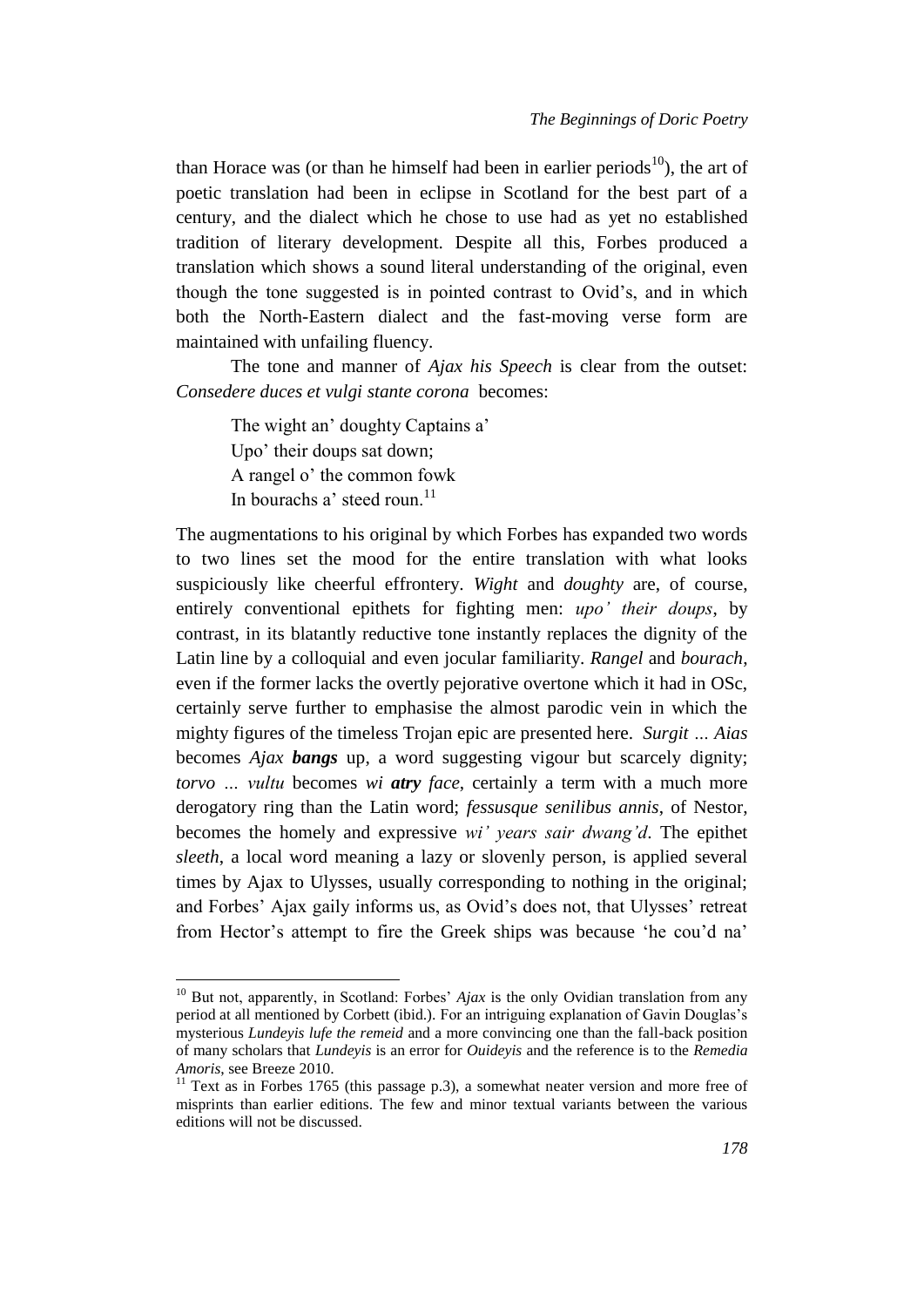bide the ewder' (the smell of burning). Ajax is a *birky*, Ulysses a *menseless thief*, the Trojans *limmers*, Nestor's horse a *glyde*; Ajax excels in *banesbrakin* and Ulysses in *chaft-taak*; Hector falls *arselins*; Philoctetes must *get meat for his gabb*: in all those cases, the Latin text has either nothing at all or a neutral instead of a loaded term. Even the word *knabbs* in the title has a somewhat ironic ring: this is its first recorded use, and throughout its history it appears to have carried overtones, more or less strongly emphasised, of pretentiousness and unwarranted conceit. *Cum victus erit* becomes *een fan he gets the glaiks*; *commenta retexit* becomes *his joukry-paukry finding out* (the first attestation of what has become a widely-used expression: another such, *de'il be-licket*, also makes its first recorded appearance in this poem) *detractavitque furore militiam ficto* becomes

An' frae the weir he did back haap, An' turn'd to us his fud, An' gar'd the hale-ware o us trow That he was gane clean wud … (pp.5-6)

and *Laertiadaeque precaris, quae meruit, quae, si di sunt, non vana precaris* becomes

An' on that sleeth Ulysses' head Sad curses down does bicker; If there be Gods aboon, I'm seer He'll get them leel an' sicker. (p.6)

Proverbial expressions further emphasise the homely and familiar nature of the language: *Just like the man that aucht the cow / Gaed deepest i' the mire*; *Lat him be paid / back just in his ain cuinzie*; *Gin wi' Batie ye will bourd…* . Ajax, in Forbes' recreation, holds forth in the language of an alehouse flyting; and if his language scarcely suggests the hero of antiquity, it certainly makes for a lively and entertaining poem.

Shibboleths of the North-Eastern dialect abound in the translation: the initial [f] corresponding to [м] (*fat*, *fan*, *fase*, *fare*, *fun-stane, futtle-haft*), the [i] from MSc [ø(:)] (*seer*, *bleed*, *steed*: an idiosyncratic spelling *ise* is used once for *eese* (i.e. 'use')), medial [d] for [ð] (*tedder't*, *nidder* (oppress), *swidders*: the latter rhymes with *brither's*, showing that despite the spelling the dialect pronunciation is intended). *Haave* (*haw* in other dialects), meaning pale and wan (used insultingly of Ulysses) shows the development of [w] in an original [awə] sequence to [v], a shibboleth now virtually obsolete except in the word *tyaave*. Other rhymes likewise reveal dialect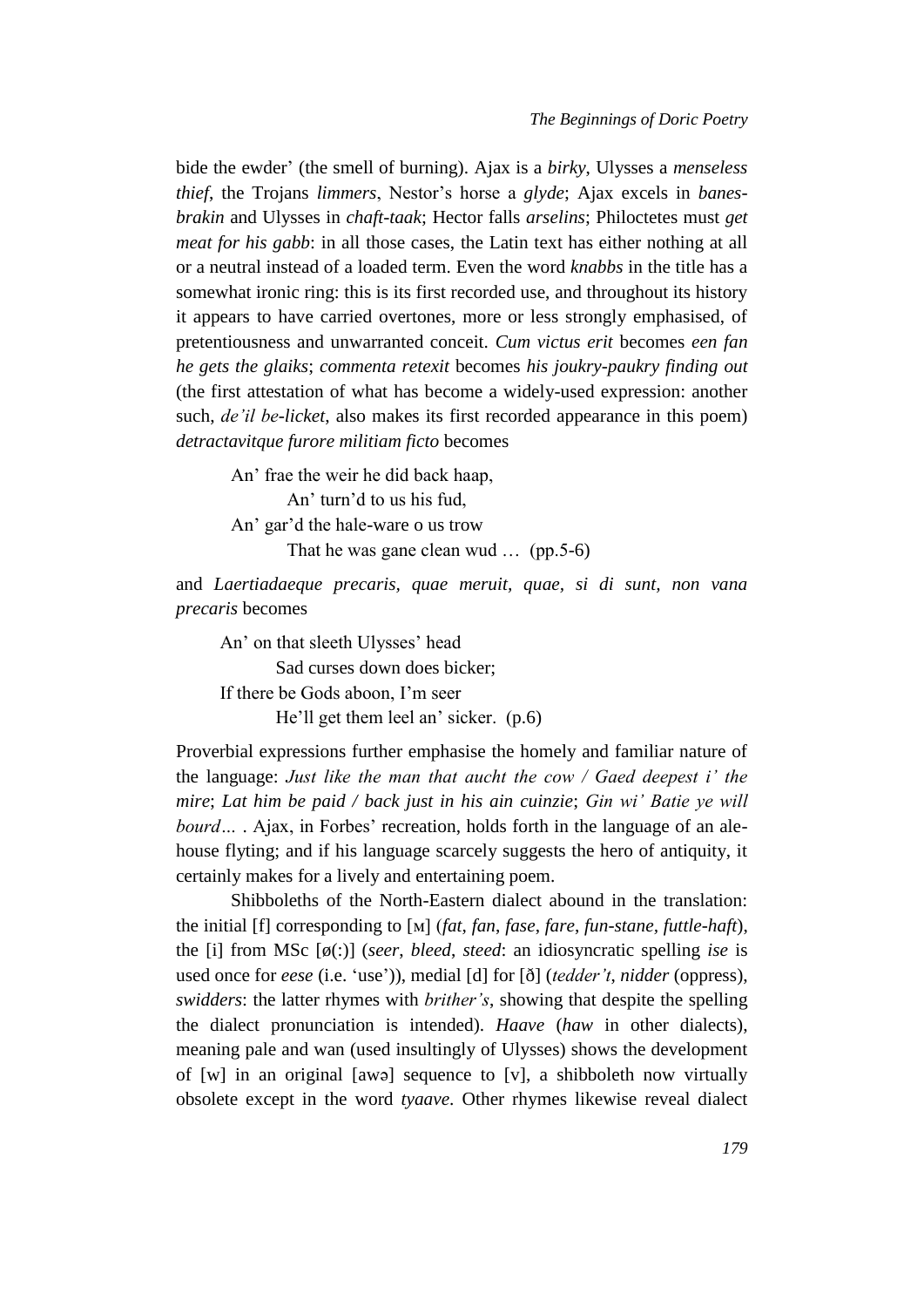pronunciations: in *wame – time* the first word must be pronounced [wΛim], in *fraud – lad* the first must have an [a] instead of the [ɔ ] of dialects from further south (though the rhyme is still not perfect as a duration difference would probably still have been operative), in *scowder – ewder* the *ew-* is an interesting inverse spelling showing that the change from [ju] to [jΛu] in this dialect, giving pronunciations like *byowty* for 'beauty', had become established. Of Forbes' rich store of Scots vocabulary items, many have a North-East ring, several of those having their first recorded attestation in his work: *bowden'd* (swollen, literally or (as here, referring of course to Ulysses) with pride), *brins* (rays), *cappit* (peevish), *dacker* (grapple), *etion* (stock, kindred), *ewder* (smell of burning), *farrach* (strength, energy), *fittininment* (a footing), *flaught-bred* (in a bustle), *furhow* (abandon), *gardy* (arm), *gnib* (smart, eager), *gnidge* (squeeze, press), *hudge-mudge* (secrecy), *hurly* (the last), *kneef* (alert, lively), *neef* (difficulty), *prottick* (escapade), *smeerless* (sluggish, lacking in spirit), *thirle* (pierce), *voust* (boast), *yerd-fast* (of a stone, firmly embedded in the earth).

Forbes' *Shop Bill* is likewise in confident Doric: since his business was in London, it is hard to put aside some doubt as to its likely success in attracting customers. Opening boldly:

To ilka a body be it kend', Frae John a-Groats to the Land's end, That, frae this day, I do intend, some shanks to sell, This is my bill, to you I send that it may tell  $[\dots]$  (p.17)

it at once sounds the Doric note with the word *shanks*, used to mean 'stockings' predominantly in the North-East. A still more distinctively local word for stockings is *moggans*, which he uses a few stanzas later. In stating that he sells an array of hose *Wi' different clocks; bat yet in truth / we ca' it gushet*, he actively proclaims the distinctiveness of his own speech: *gushet* meaning 'ornamental pattern in silk thread on a stocking' is another North-East usage. The many possible classes of customer for whom he can provide range *frae ladies to a servant wench* (rhyming with *inch* and *pinch*, showing the raising, characteristic of the dialect, of [ε] to [I] before [n]), and from *the mucklest man* to *wary-draggle, or sharger elf*: *sharger* is a still locally familiar word meaning the youngest child in a family, the weakest animal in a litter, or by extension any puny or undersized person or animal; *warydraggle*, a word familiar (in a slightly different form) from Dunbar, is here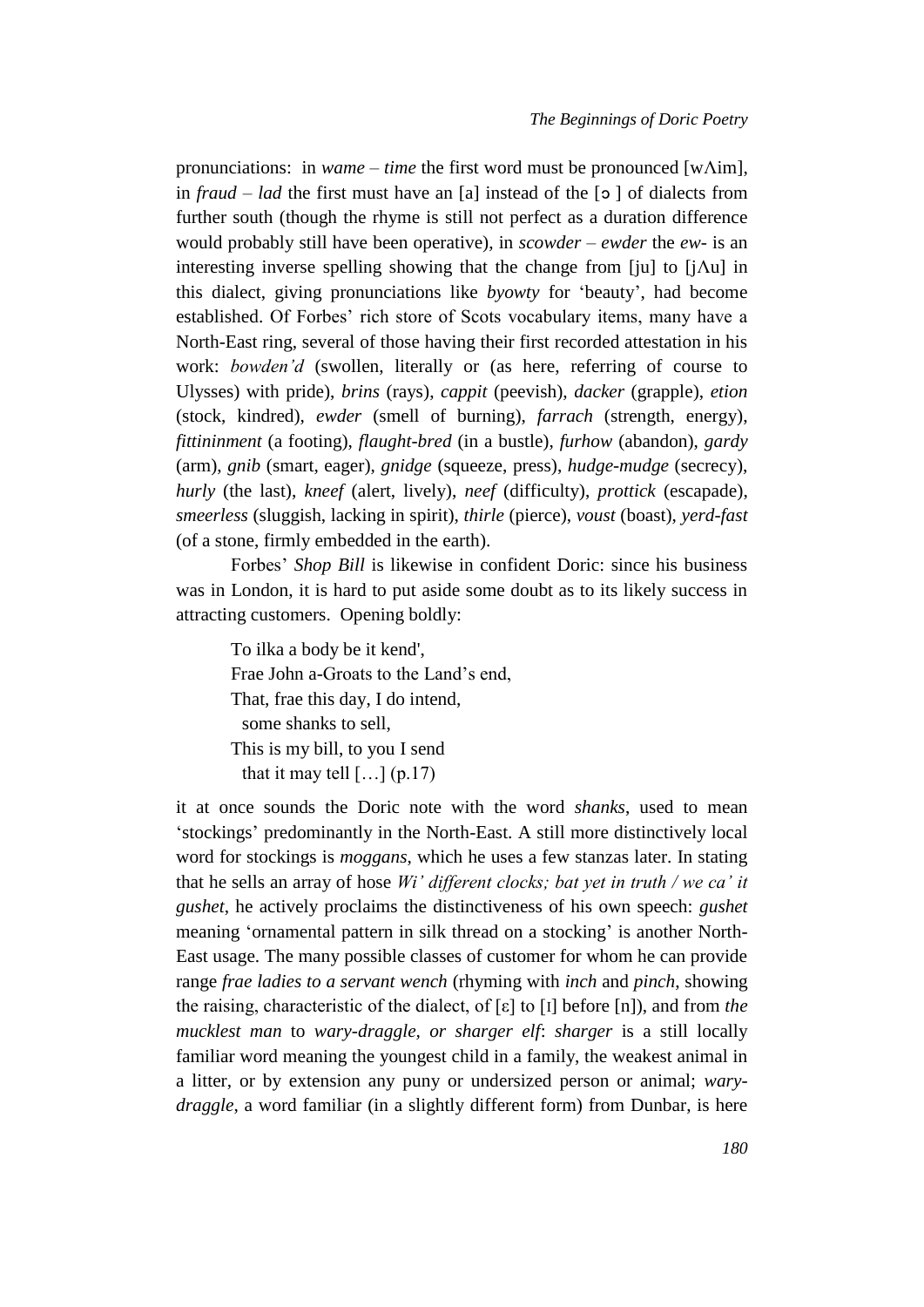used not only with a local pronunciation but — presumably —in a less derogatory sense than his to mean, again, simply a person of stunted growth. And besides stockings and gloves he also sells napkins *to dight your nib*: even today, schoolchildren in the North-East can recite John C. Milne's poem *Dicht yer nib, Geordie!* Forbes' output is regrettably small; but his place as one of the pioneers of Doric writing is incontestable.

Poetically the finest, beyond cavil, of the three mid-eighteenthcentury monuments to Buchan Doric is *Helenore, or The Fortunate Shepherdess* by Alexander Ross, Schoolmaster of Lochlea*.* (For biographical and bibliographical information see Walker 1887 and Wattie (ed.) 1938: all quotes from the latter.) Its date of composition, and its place in the chronological sequence of Ross's works, are impossible to ascertain: as is well known, it was through the agency of James Beattie in 1768 that it was published along with a selection of Ross's songs; this being after they had become locally well-known through circulating in manuscript for several years. Of the language of the poem, Beattie remarked in a pseudonymous article in the *Aberdeen Journal* of June 1<sup>st</sup> 1768, 'This writer has given us the provincial dialects of Angus, Mearns and Aberdeenshire, in great perfection' (quoted Wattie (ed.) 1938, p.xiii); and in a personal letter 'The dialect is so licentious, (I mean it is so different from that of the south country, which is acknowledged the standard of broad Scotch,) that I am afraid you will be at a loss to understand it in many places'(quoted ibid., p.xiv). The contrasting evaluations of Ross's achievement which Beattie expresses in public and in private statements is notable, but equally notable is his recognition that Ross *has*, for good or ill, been strikingly successful in presenting the local dialect; and in view of Beattie's hostility to the Scots tongue in its entirety his favourable response to Ross's work is striking.

Ross's indebtedness to Ramsay for inspiration is stated at the outset, in the opening of his 'Invocation':

Say, Scota, Thou that anes upon a day Gar'd Allan Ramsay's hungry hart strings play The merriest sangs that ever yet were sung  $\ldots$  (ll.1-3)

and his muse Scota responds with an injunction to

Speak my ain leed, 'tis gueed auld Scots I mean: Your Southren gnaps I count not worth a preen, We've words a fouth, that we can ca' our ain. Tho' frae them now my childer sair refrain. (ll.56-59)

*181*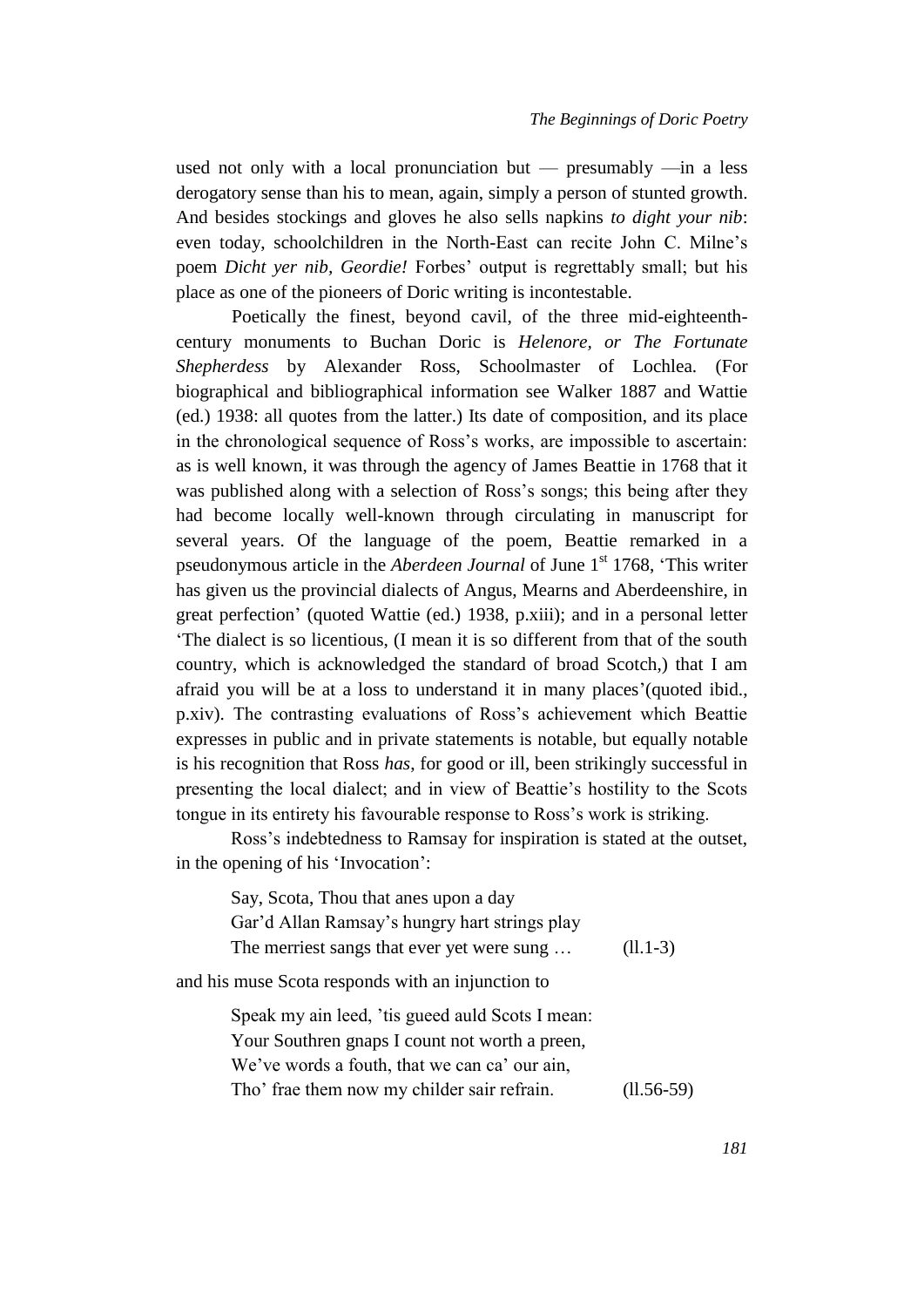Ross abides by his instruction, and produces a delightful pastoral epic in a rich and consistently-maintained Doric.

Since this poem, alone among the three which I am discussing, has a standard critical edition in which the language is examined in some detail with reference to its characteristic Doric shibboleths (Wattie 1938: xliv-lx), these will not be listed here. Regarding the vocabulary, however, it is of interest to note that as the Scots and in particular the distinctively North-East lexis in *The Christmass Bawin* show a preponderance of words from the semantic fields of violence and physical deformities, so the much more genial tone and atmosphere of Ross's poem calls forth numerous words relating to family and social life, dress, eating, gossip, courtship and the like: *littlean* 'child' (still the general local word), *gangrel* 'child just able to walk, toddler' (a distinctively North-East sense for a word used with other meanings elsewhere), *bobby '*grandfather', *buckie* 'a child's rattle made from plaited rushes and containing dried peas', *corsy-belly '*a child's first shirt', *turse '*put on clothes', *keek '*a woman's linen cap', *glack* 'a snack, short or hasty meal', *gnap '*to crunch, bite; or a snack, a morsel' (also in the phrase *in gnapping earnest*, dead earnest), *hailse* 'to greet, salute', *curcudduch* 'sitting close together', *floan* 'to give unbecomingly obvious signs of affection', *cushel-mushel* 'whispering, rumour, gossip'. Also noteworthy are words relating to the natural world: *bralans* 'red whortleberry', *averen* 'cloudberry', *camawine* 'camomile' (the flower), *scrab* 'dry root or stump of heather', *earn-bleater* 'snipe', *mang* 'chorus of birdsong', *caut* 'heat haze', *meeth* 'hot, sultry', or of people, 'exhausted with heat' and *onbeast*, literally 'monster' but referring in the poem to a fox and an owl. Since most of the characters in the poem, with the notable exception of the *ugly, hulgie-backed, canker'd wasp* at first destined as a bride for the unfortunate Lindy (and even she, he admits, is 'wond'rous kind' despite her appearance), are attractive people, local words referring to human qualities are more often complimentary than otherwise: *bardach '*bold, fearless', *kibble* 'active, agile'; *gnib* and *kneef*, meaning smart or keen, which Forbes makes Ajax apply ironically and disparagingly to Ulysses, are used approvingly here. Other Doric words with positive overtones are *thram* 'thrive, prosper', *raff* 'plenty, abundance' and *kyle* 'a chance, opportunity' Characters can suffer an occasional *antercast* (mischance): they can be *hamphis't* (crowded, oppressed) and can *swaver*  (totter), *flaunter* (tremble with excitement or agitation) and *glamp* (grope in the dark); they can be *hallach* (crazed) or *ourlach* (wretched-looking from cold, hunger etc.); but as befits a pastoral poem set in the time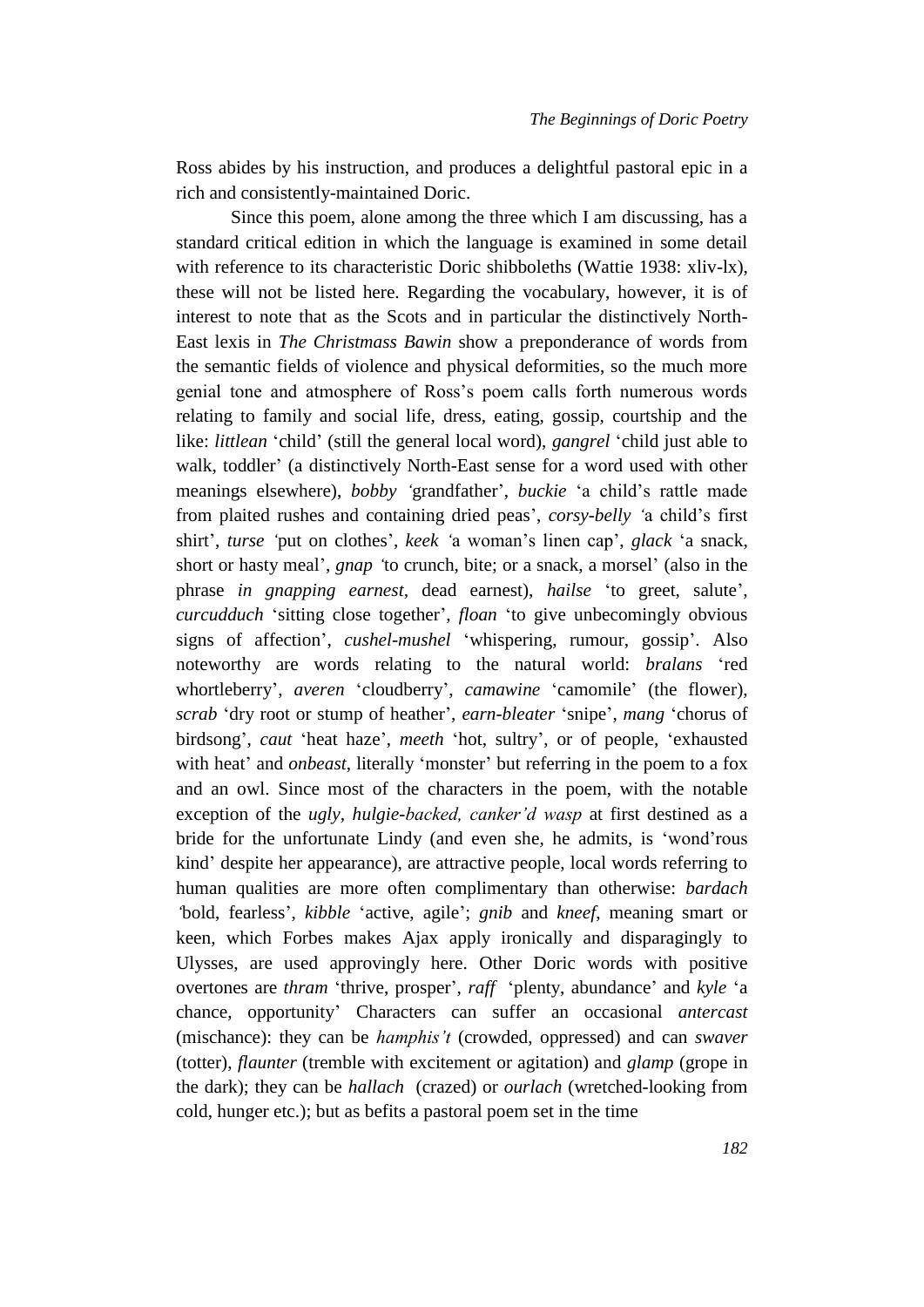When yet the leal an' ae-fauld shepherd life Was nae oergane by faucit, sturt an' strife, But here and there part o' that seelfu' race Kept love an' lawty o' their honest face,  $(11.74-77)$ 

the language contributes to the predominant atmosphere of charm and content: one of the most striking achievements of the poem is the combination of this with wholly convincing scenes of country and village life, fine evocations of landscape and scenery, and dialogue as lifelike as the decasyllabic couplet form allows.

With the works of Skinner, Forbes and Ross, by the end of the eighteenth century the North-East dialect was in flourishing life as a poetic medium. Shirrefs contributed some noteworthy poems of his own as well as publishing the works of others in his *Caledonian Magazine*, and other poets of no inconsiderable talent, such as William Beattie and John Burness (a cousin of Robert Burns) seemed poised to hold it on its course. Unfortunately the momentum was not maintained. The standard of Scots poetry (that is, at any rate, *published* Scots poetry) as is well known, declined lamentably in the decades following Burns' death; and the linguistically distinctive identity of poetry emanating from the North-East was one of the casualties: local colouring in poetry of the region for much of the nineteenth century was almost exclusively confined to references to towns and geographical landmarks (for discussion see McClure 1988). But the Aberdeenshire dialect endured and flourished; and as the region transformed itself, in one of the great socio-economic developments of the nineteenth century, from a sparsely-populated wilderness to one of the most productive agricultural areas in the British Isles, an integral part of the farming culture that emerged was the superb tradition of folk song embodied in what are popularly known as the bothy ballads. This mighty corpus, unsurpassed in Europe for quality or quantity, burgeoned as the more formal genres of poetry declined; and when Charles Murray set out to re-launch the dialect as a poetic medium, the song tradition (with which he was thoroughly familiar) was a major influence on his work, and the language and way of life which it embodied was the soil, so to speak, in which his poetry was rooted. The line of continuity linking Murray to the poets discussed in this article appears tenuous if sought for in the sequence of published poems by North-East writers; but it does not inhere solely in this. And the undiminished potential of the Doric was released again in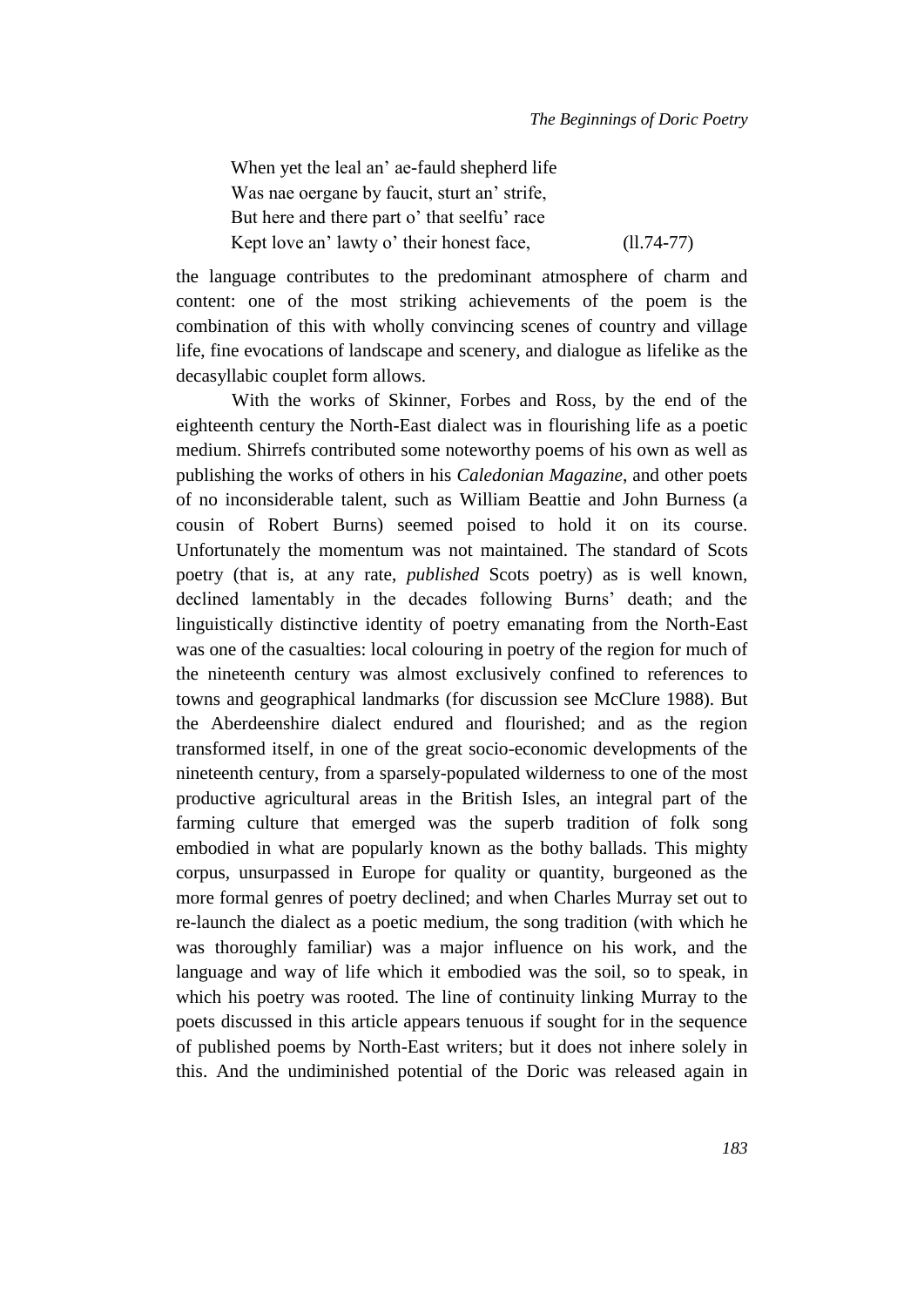1900, when Murray's *Hamewith*<sup>12</sup> re-launched it on a trajectory of poetic productivity which has never faltered since.

l

 $12$  Most recent edition Milton (ed.) 2008, q.v. for a useful introductory discussion of Murray's cultural and linguistic background.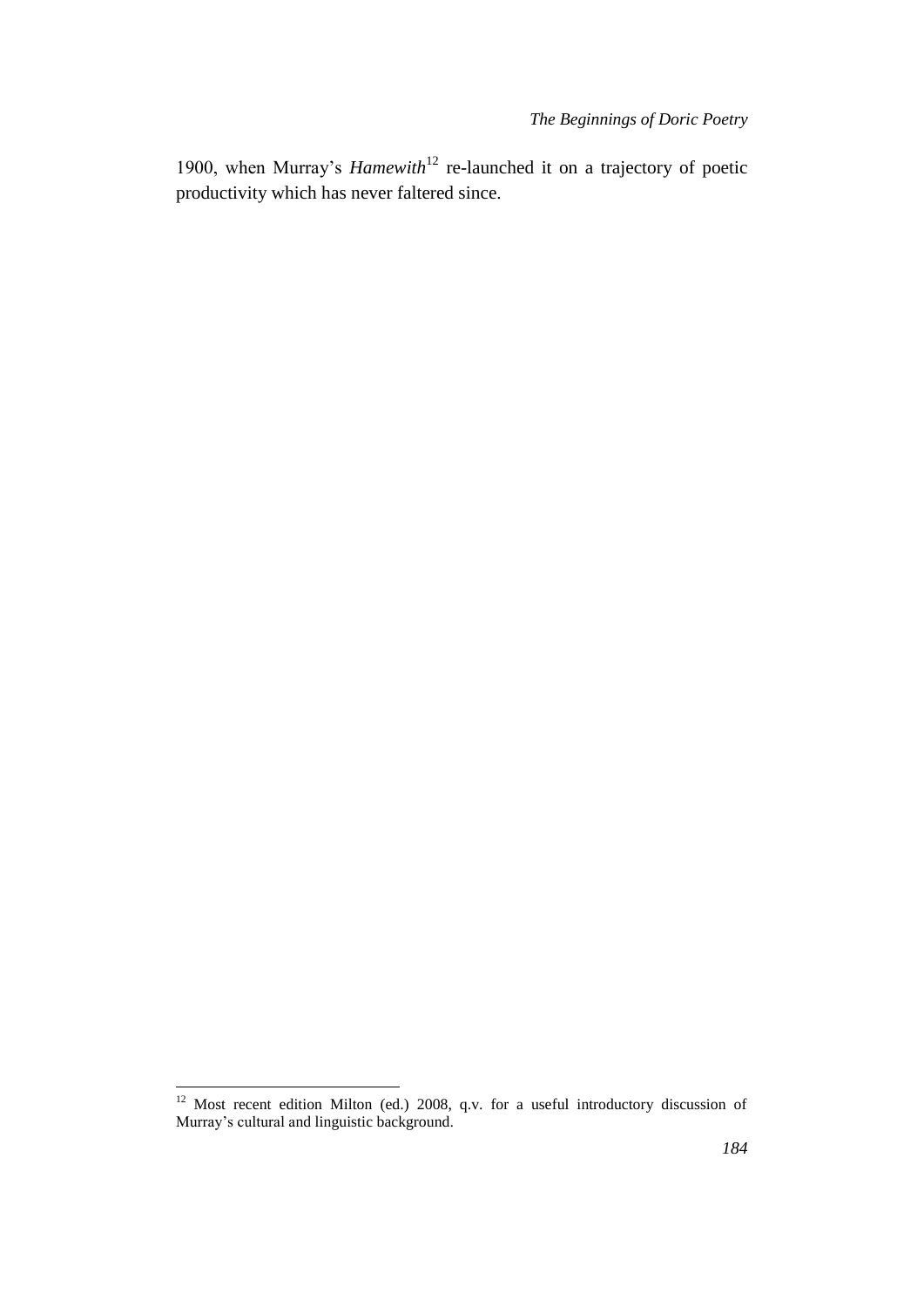## **References**

- Aitken, Adam J. 1971. 'Variation and Variety in Written Middle Scots.' In Aitken et al. (eds.), 177-209.
- Aitken, Adam J., McIntosh, Angus and Pálsson, Hermann (eds.). 1971. *Edinburgh Studies in English and Scots.* London: Longman.
- Bertie, David M. (ed.) 2005. *John Skinner: Collected Poems*. Peterhead: Buchan Field Club.
- Breeze, Andrew. 2010. 'Notes on some cruces in Middle Scots poetry: Henryson's *Bawdronis*, *Dart Oxin* and *Bacis*, Dunbar's *Strenever* and *Wallidrag*, Gavin Douglas's *Lundeys Lufe*, *Threte* and *Treilзeis*.' *Scottish Language* 29: 1-15.
- Carter, Jennifer J. and Pittock, Joan (eds.) 1987. *Aberdeen and the Enlightenment*. Aberdeen University Press.
- Corbett, John. 1999. *Written in the Language of the Scottish Nation: A History of Literary Translation into Scots.* Cleveland: Multilingual Matters Ltd.
- Dalrymple, David, Lord Hailes. 1770. *Ancient Scottish Poems Published from the MS. of George Bannatyne*. Edinburgh: John Balfour.
- Forbes, Robert. 1742. *Ajacis oratio ad graecorum duces: [Ajax his Speech to](javascript:open_window()  [the Grecian Knabbs, Attempted in Broad Buchans.](javascript:open_window()* Aberdeen: James Chalmers.
- Forbes, Robert. 1765. *Ajax his Speech to the Grecian Knabbs … To which is added, A Journal to Portsmouth, and a Shop-Bill, in the same Dialect.* Edinburgh: Walter Ruddiman Junior.
- LAOS 2008: A Linguistic Atlas of Older Scots, Phase 1: 1380-1500. [http://www.lel.ed.ac.uk/ihd/laos1/laos1.html] University of Edinburgh.
- Macafee, Caroline. 1989. 'Middle Scots Dialects: Extrapolating Backwards.' In McClure and Spiller (eds.), 429-441.
- McClure, J. Derrick. 1988. 'The importance of local dialect in a regional literary tradition: Ayrshire and Aberdeenshire compared.' *Literature of Region and Nation* 1:2, pp.1-16
- McClure, J. Derrick. 2012. 'Glossaries and Scotticisms: Lexicography in the Eighteenth Century.' In Macleod and McClure (eds.), pp. 35-59.
- McClure, J. Derrick and Spiller, Michael R.G. (eds.) 1989. *Bryght Lanternis: Essays on the Language of Medieval and Renaissance Scotland*. Aberdeen University Press.